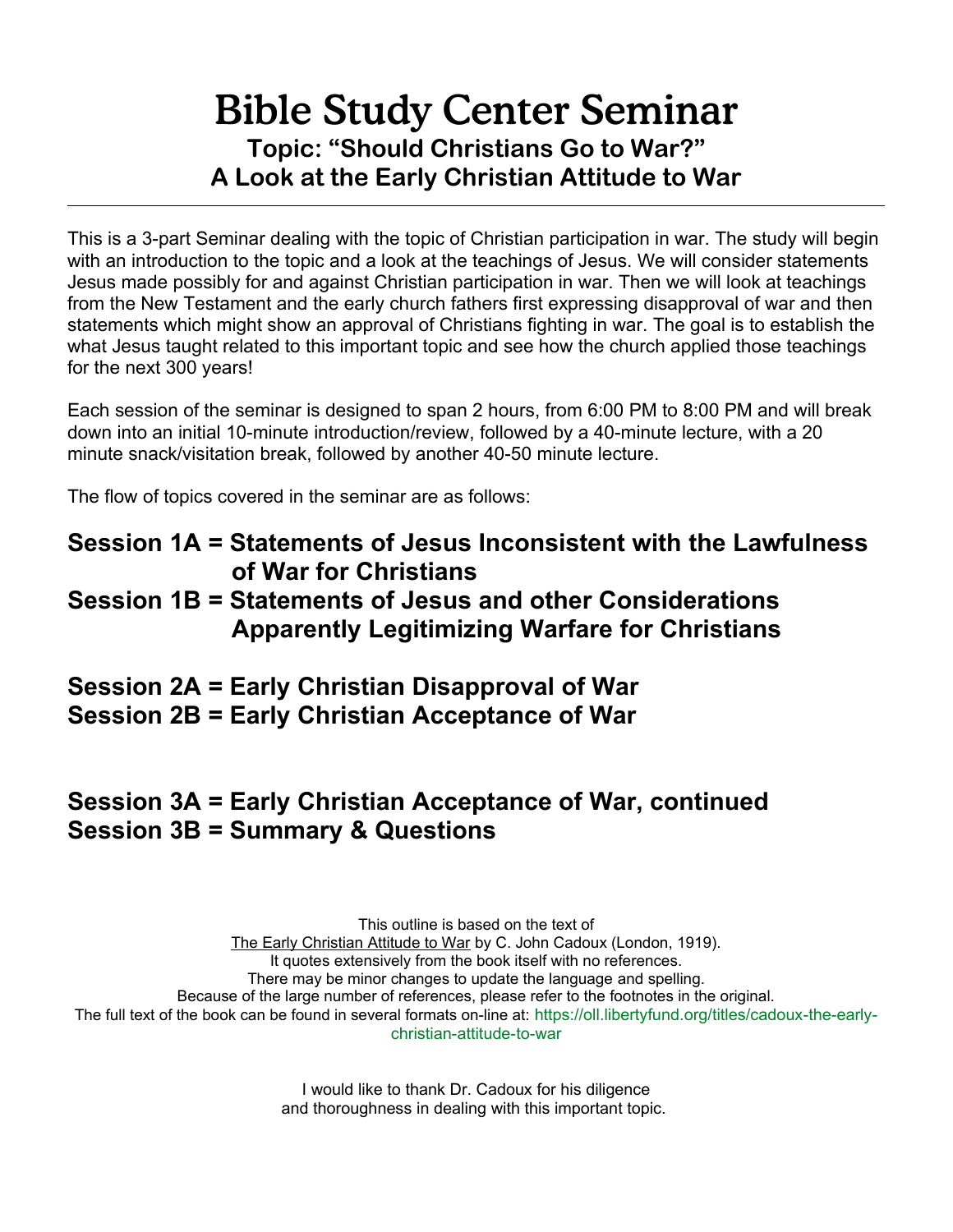### Introduction

War is a terrible thing. That is a fact that cannot be denied. Throughout the history of humanity, millions upon millions of people have been brutally slaughtered by their fellow-man. Whole civilizations have been wiped out, and whole landscapes have been forever changed in the wake of an advancing army.

But it appears that, horrible as it is, war is sometimes necessary. When evil men rise up and threaten to destroy society as we know it, those with the power and will to defend their way of life stand up to restore order. When tyranny and oppression leave people crushed and hopeless, there are those who come together to avenge the wrongs and bring freedom to those living without hope.

War is often viewed as a necessary evil in the battle against sin in this world. But into this world of sin and strife, a man came. A man sent from above, coming down from heaven to set mankind free from sin and death. His name was Jesus. He did not come in force with his armies before him to punish and destroy. He taught people the truth about peace and love and meekly and quietly went to his own death at the hands of his unjust accusers.

To the Christian, these facts are undeniable. But Jesus also taught his followers about loyalty, justice, and submission to authority. How far then should we go in following his example of non-violence and non-resistance? How can we balance our desire to be like Christ and our obligations to society? This is really the heart behind our question, "Should Christians go to war?"

For well over a thousand years, the majority of the Christendom for one reason or another has replied, "Yes." But yet this question has not gone away. This should not be surprising. The horrors of war are such that any person ought to think very carefully on this question before coming to a decision. And even the most dedicated of soldiers is troubled by the awfulness of it when given time to reflect.

Because this question is so important, every Christian must take the time to examine the evidence and make a decision for themselves. To go about this, we will first examine the teachings of Jesus and see what we can learn. What if anything does he say on the topic of war? What commands and examples does he give that would lead us to rule out Christian participation in war? And what considerations are there that might allow a Christian to take up arms and fight?

After determining the position of Jesus, we will go through the records of the early church starting with New Testament writers and then through the writers of the first three hundred years or so of Christianity to see how they interpreted and applied the teachings of Jesus. In what ways did they express disapproval for warfare? And in what ways was war accepted by our early brothers? Then we can try to apply what we've learned to our present situation and hopefully come up with an informed answer to the question, "Should Christians go to war?"

With this in mind, let us begin!

## **I. The Teaching of Jesus**

The New Testament does not record any explicit teaching by Jesus to his disciples on the subject of war. The circumstances of those times explain his silence on the subject:

- Jesus lived and worked among Palestinian Jews.
- Very few soldiers there compared to the number of civilians
- Jews could not be forced to serve in the Roman Army
- Jesus' disciples were very unlikely to be drafted into the service of Herod or the small temple guard at Jerusalem

Also, much of Jesus' teaching and his practical life do not make sense unless he regarded acts of war too bad to be allowed for himself and his disciples.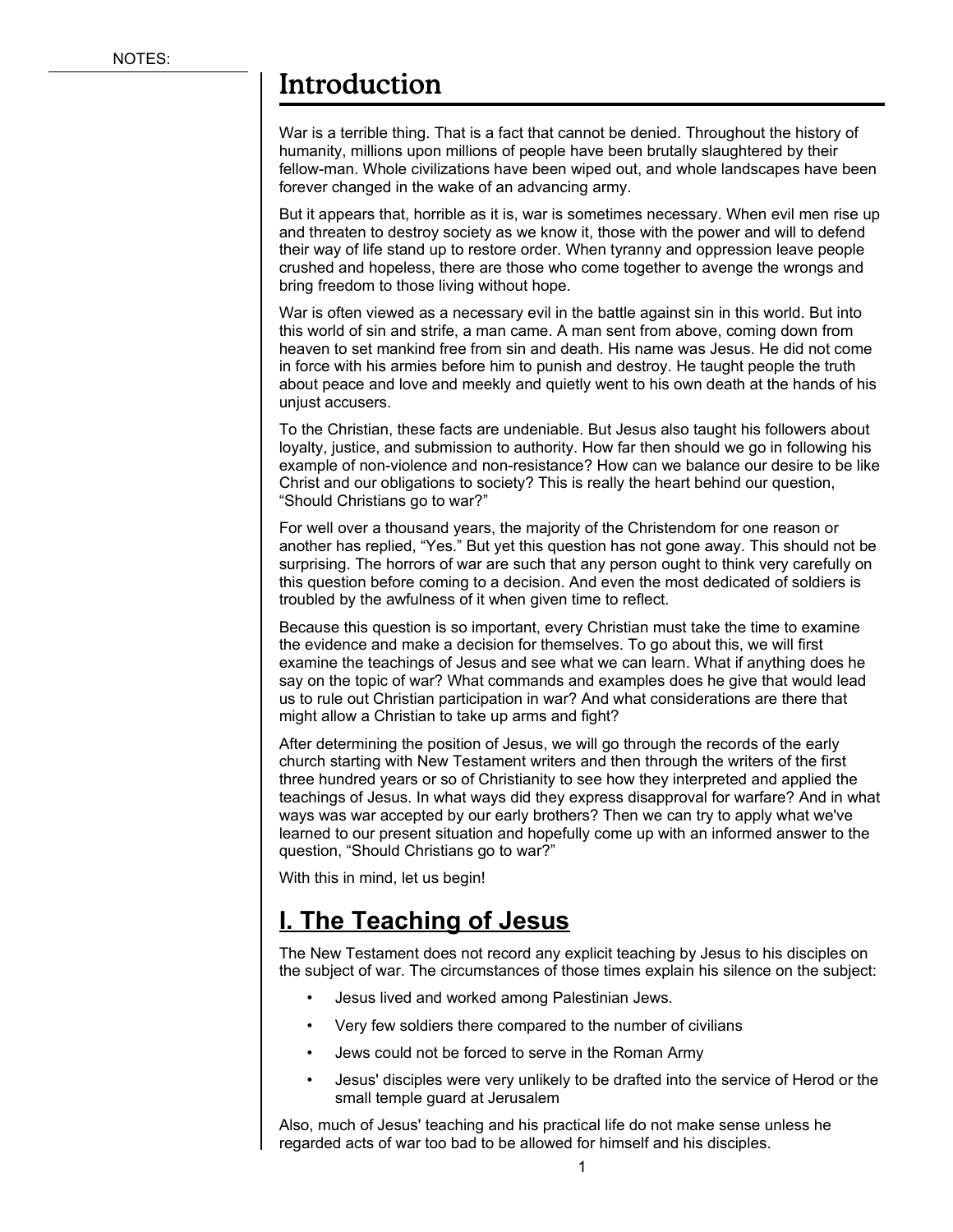### *A. Statements of Jesus Inconsistent with the Lawfulness of War for Christians*

#### 1. "*You will not kill.*"

- This is the first of several Mosaic commandments that Jesus deals with in the Sermon on the Mount. He reinforces or replaces all of them with stricter limitations. ("Whoever is angry...", Matthew 5:21-26)
- He says 'Acts of homicide' (φόνοι) are one of the evil things that comes from a man's heart making him unclean (Matthew 18:18-20)
- The Law of Moses permitted both war and capital punishment. The Hebrew word in the Ten Commandments almost exclusively means "murder" and is never used for manslaughter in warfare. But is used for murderers being executed according to the law (Numbers 35:27-30).
- The Greek word used in the Gospels is a more general word for "killing" and is used for killing in war in classical Greek & the Greek Old Testament
- There is an ethical similarity between murder and killing in war, and Jesus commonly extended teachings of the Jewish Law into areas where they were usually not ought to apply (adultery, divorce, neighborly love, etc.).
- 2. *Non-resistance teaching* of the Sermon on the Mount

"You have heard that it was said, 'Eye for eye, and tooth for tooth.' But I tell you **do not stand against the evil one**; but **whoever strikes you on the right check, turn to him the other also**; and to the one wishing to take you to court and take your tunic, let him have your cloak also; whoever forces you (to go) one mile, go with him two. Give to the one asking from you, and from him who wishes to borrow from you, do not turn away. You have heard that it was said, 'Love your neighbor and hate your enemy.' But I tell you **love your enemies**  and pray for the ones persecuting you, so that you may become sons of your Father who is in heaven, because he raises his sun on evil and good and rains upon the just and the unjust. For if you love those who love you, what reward do you have? Do not even the tax collectors do the same? And if you greet only your brothers, what extra do you do? Do not even the nations do the same? Therefore you be perfect as your heavenly Father is perfect." - Matthew 5:38-48

- These teachings are difficult to obey which has led many people to try and find a way to escape from them
- Does Jesus intend us to follow the "spirit of the law" but not the letter?
	- **This usually ends up in ignoring both the spirit and the letter**
	- Even if the spirit is more important, can doing the exact opposite of the 'letter' here still be following the same spirit?
- Are these 'councils of perfection' which are only valid in a perfect society? If things were perfect, there wouldn't be wrongs to endure or enemies to love!
- Perhaps this teaching only governs personal feelings and actions and not our duty to participate in society's restraint and punishment of wrongdoers.
	- But Jesus shows society's authorized court of justice assisting in the persecution ("to the one wishing *to take you to court* and take your tunic, let him have your cloak also")
	- The Mosaic law of "an eye for an eye" was **not a means of personal revenge.** It was a **public punishment** designed to prevent wrongdoing and was to be **carried out by the community**, not the individual. (See Deuteronomy 19:16-21, Leviticus 24:17:23, and Exodus 21:22-24)
	- Jesus quotes this law for the sole purpose of forbidding his disciples to apply it.
- 3. A *refusal to advance his ideals by political or coercive means*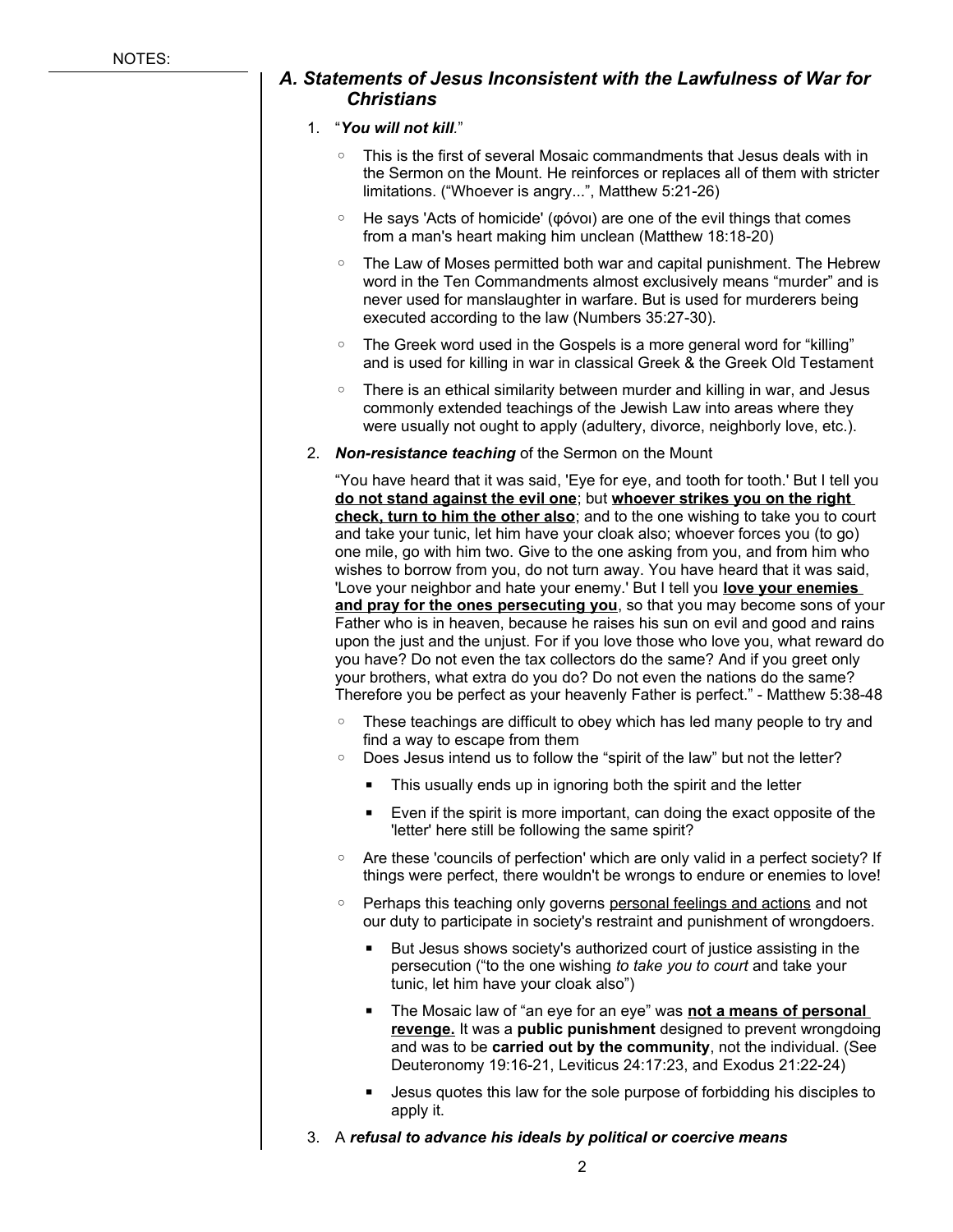- The Jews wanted their own independent nation, and were looking for a Messiah who would remove the Romans and bring back the kingdom of David.
- Jesus refused to be made a king (John 6:15)
- He did not try to free John the Baptist or punish Herod for his death (Matthew 14)
- No record is mentioned of him punishing Pilate for the death of the Galileans whose blood he mixed with their sacrifices. (Luke 13:1-3)
- He never used physical force or threat of injury to make people do good or stop them from doing wrong. (We will address a possible objection to this in the next section)
- He says peace-makers are happy because they are children of God and that the gentle will inherit the earth. (Matthew 5:3-12)
- He demanded forgiveness for all sins as the condition of receiving divine forgiveness for one's own sins. (Matthew 6:12-14)
- His own behavior on the last day of his life is the best comment on his teaching:
	- He does not try to escape
	- He offers no resistance to the cruelties inflicted upon him
	- He offers no insults or threats and forbids his followers to strike a blow in his defense.
	- He only mildly rebukes the traitor Judas and his captors.
	- And while he was being crucified he prayed for God to pardon his enemies, "Father forgive them, for the know not what they do."
- 4. He expresses *disapproval of how the gentiles exercise authority*

"You know that those who are considered to rule over the nations (gentiles) lord it over them, and their great men exercise authority over them. But **it is not so**  among you; but whoever wishes to become great among you shall be your servant, and whoever wishes to be first among you shall be slave of all. For the Son of Man did not come to be served, but to serve, and to give his life (as) a ransom for many." - Mark 10:42-45

- Rulers of nations generally maintain their authority through military might and penalties for wrongdoing in the law.
- The apostles are not to follow their example, though. Instead they are to follow the example of Jesus who came to serve and give his life for others.
- 5. Four incidental sayings of Jesus
	- "*Neither do I condemn thee, go and sin no more.*" (John 7:53–8:11)
		- This story of the adulterous woman being brought to Jesus for judgment is not in the oldest Greek manuscripts of John, but may still be an accurate account of the event.
		- The penalty for adultery under the Law of Moses was death, but Jesus sets aside the death penalty and has mercy on the woman
		- **EXT** This incident shows Jesus' determination not to use physical violence in the punishment of wrongdoers.
	- "*Flee into the mountains.*" (Mark 13:14-20)
		- Jesus here is talking about the coming destruction of Jerusalem and defilement of the Temple by the Romans.
		- He tells his followers to flee the coming attack instead of resisting it.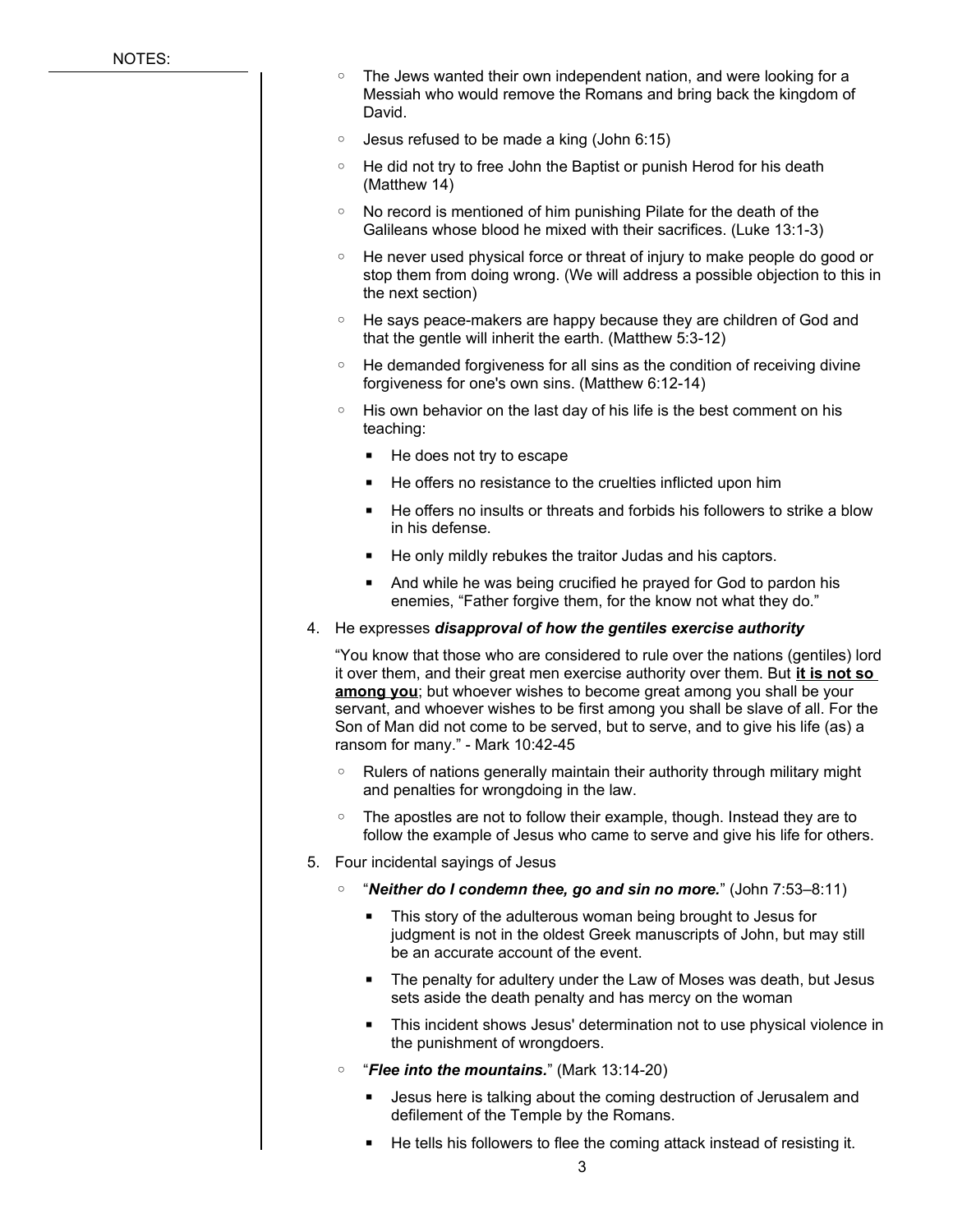- "*Put your sword back into its place, for all who take the sword, will perish by the sword.*" (Matthew 26:51-54)
	- Jesus here forbids the use of the sword, even in the defense of others.
	- It seems unlikely that Jesus meant this only to apply to the events leading up to his death and sacrifice:
		- First, Jesus expresses a perfectly general truth making it likely that his prohibition is meant to be a general rule of conduct.
		- Second, if Jesus' death was meant as a sacrifice to save people from their sins, would it be right for his followers to later fight and destroy their enemies without giving them every chance to repent?
- "*My kingdom is not of this world. If it were...my servants would fight so I would not be handed over to the Jews.*" (John 18:36)
	- When Pilate asks Jesus if he is a king, he responds that his kingdom is not like other kingdoms.
	- We can see again that it was necessary for him to be handed over to the Jews and to be killed, but does his death change anything about his kingdom or whether his servants would fight?

Taken together, these things create a *strong body of evidence* for the belief that *Jesus refused to use physical violence to stop or prevent wrongdoing*, including that used by the society and those in authority as opposed to the individual, and that he *did not permit his disciples to use it either*. Thus, **participation in warfare would be inconsistent with Christian principles of conduct.**

### *B. Statements of Jesus and other Considerations Apparently Legitimizing Warfare for Christians*

There are several passages in the Gospels which, to many people, show that Jesus did not always avoid violence or disapprove of war, or at least that his feelings do not apply to his followers today. A careful study must be done to see if any of these passages make up a valid objection to the conclusion we reached in the previous section.

- 1. "*Whoever 'forces' you (to go) one mile, go with him two.*"
	- The objection here is that the word translated 'forces' is a technical term for *the requirement of service by the State*, and that Jesus required his disciples to comply even with a demand for military service.
	- But military service is not the question here, only general state-labor:
		- The technical term used here referred originally to the postal system of the Persian Empire, the ἀγγαρος was not a soldier or a recruiting officer but the king's mounted courier.
		- The later usage of this word always seem to refer to forced labor or service in general, not to service as a soldier. This word is used for Simon of Cyrene being forced to carry the cross of Jesus.
		- The Jews were exempt from service in the Roman legions and so could not be forced into military service
- 2. There is *no mention of any disapproval of serving in the military*
	- Very few recorded conversations with soldiers, but when a gentile centurion at Capernaum asked him to heal his servant, Jesus did so without saying anything about the man's being a solider. He even complimented his faith in believing that Jesus could heal the servant at a distance with only a word.
	- This does not go against our previous conclusion. At best it is an argument from silence, and considering how much Jesus must have said of which we have no record at all, we cannot be sure he said nothing against military service at this time to his own disciples.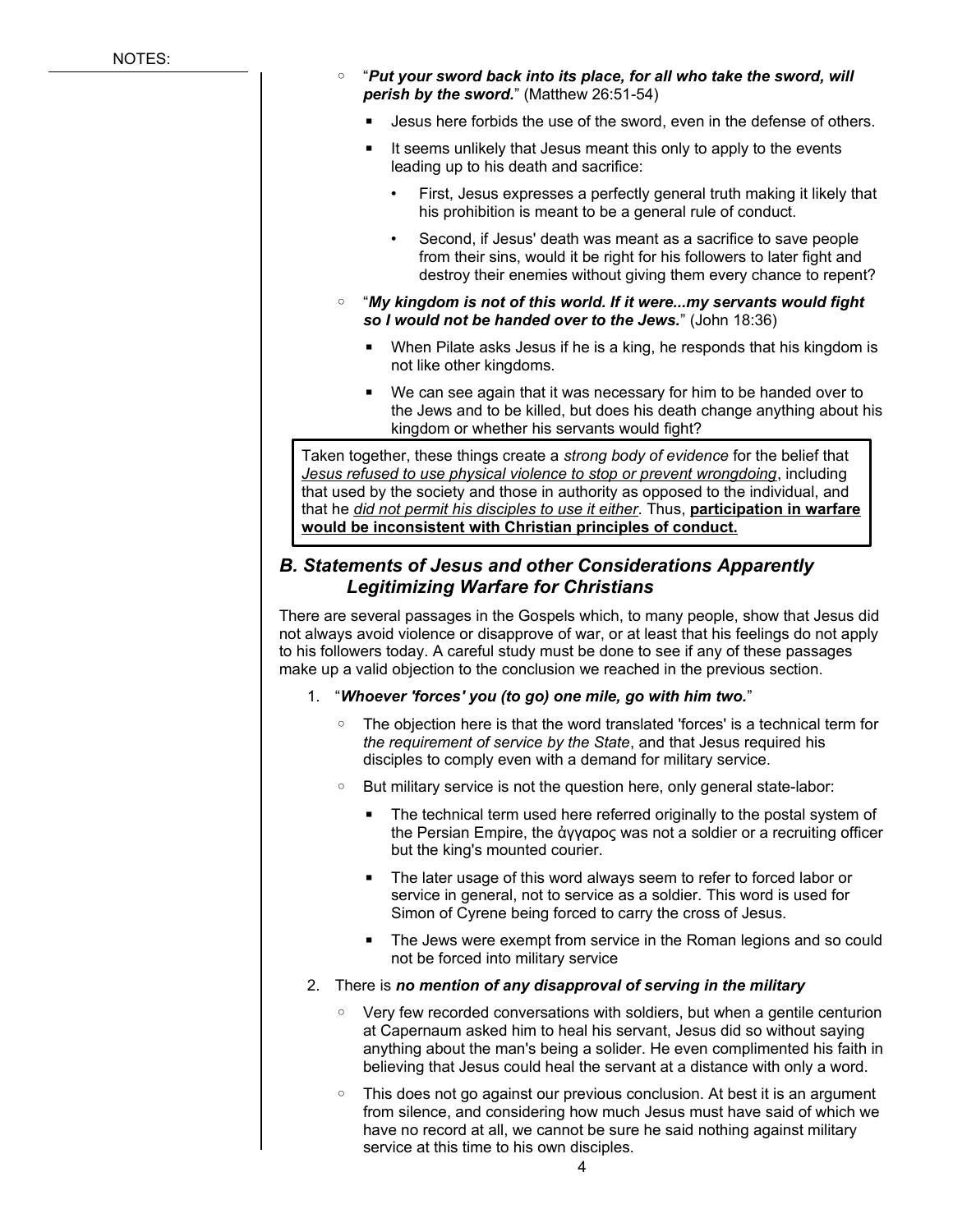◦ We should also consider that he was a gentile stranger (Jesus was sent to the Jews), and according to Luke's narrative, he was not even present but spoke to Jesus through a messenger.

#### 3. Jesus *expelling the traders from the Temple courts*

- This is often ought of as the one time that Jesus set aside his non-violent principles and used a whip to drive people out of the temple.
- All four gospels record the incident (Matthew 21:12ff; Mark 11:15-17; Luke 19:45ff; John 2:13-17), but the 'whip of cords' is only mentioned in the Gospel of John.
	- For what it's worth, most critical scholars feel that John's gospel is the least historically reliable because it places the cleansing of the temple at the beginning of Jesus' ministry instead of the final week, but I personally believe John to be accurate in timing and details.
	- The wording of John's gospel only means that that the whip was used on sheep and cattle, not people. (John 2:15, "And making a whip of cords, he drove all out of the temple the sheep and the cattle.")
	- The word used to describe Jesus' action against people is the same in all four account, ἐκβαλλω.
		- It literally means "to cast out"
		- Also used for Jesus being sent into the wilderness, of him expelling mourners from Jairus' house, of God sending workers into his vineyard, of a man taking a splinter from his eye, a house owner bring things out of his store, a man taking money from a purse, and a shepherd sending sheep out of the fold.
		- Here it needs to mean no more than an authoritative dismissal.
		- It is impossible for one man to drive a crowd out by force or threat, but a passionate and respected teacher with authority and a powerful presence could easily expel a crowd with an authoritative command.
- "In any case, no act even remotely comparable to wounding or killing is sanctioned by his example on this occasion."
- 4. Jesus spoke of *the wars of the future*
	- Jesus spoke about wars that would come in the future as nation rose against nation and kingdom against kingdom and about the destruction of Judea and Jerusalem.
	- At the same time, he often speaks of the judgment of God coming upon mankind.
		- He describes a king who sends his armies and destroys the people who murdered his slaves, burning their city, another king who executes the citizens that do not want him to rule over them, and other kings and masters who punished their slaves with varying levels of violence.
		- These seem to prove that Jesus believed that God, under various circumstances, punishes sinners very severely and that he would soon punish the Jews through a terrible war with Rome that would result in the almost complete destruction of their nation and their way of life.
	- If God would use the Roman army in this way, can we assume that Jesus would want his followers to act in the same way under certain circumstances?
		- For one, these descriptions are found in parables where the exact interpretation is often hard to find besides the idea of a coming divine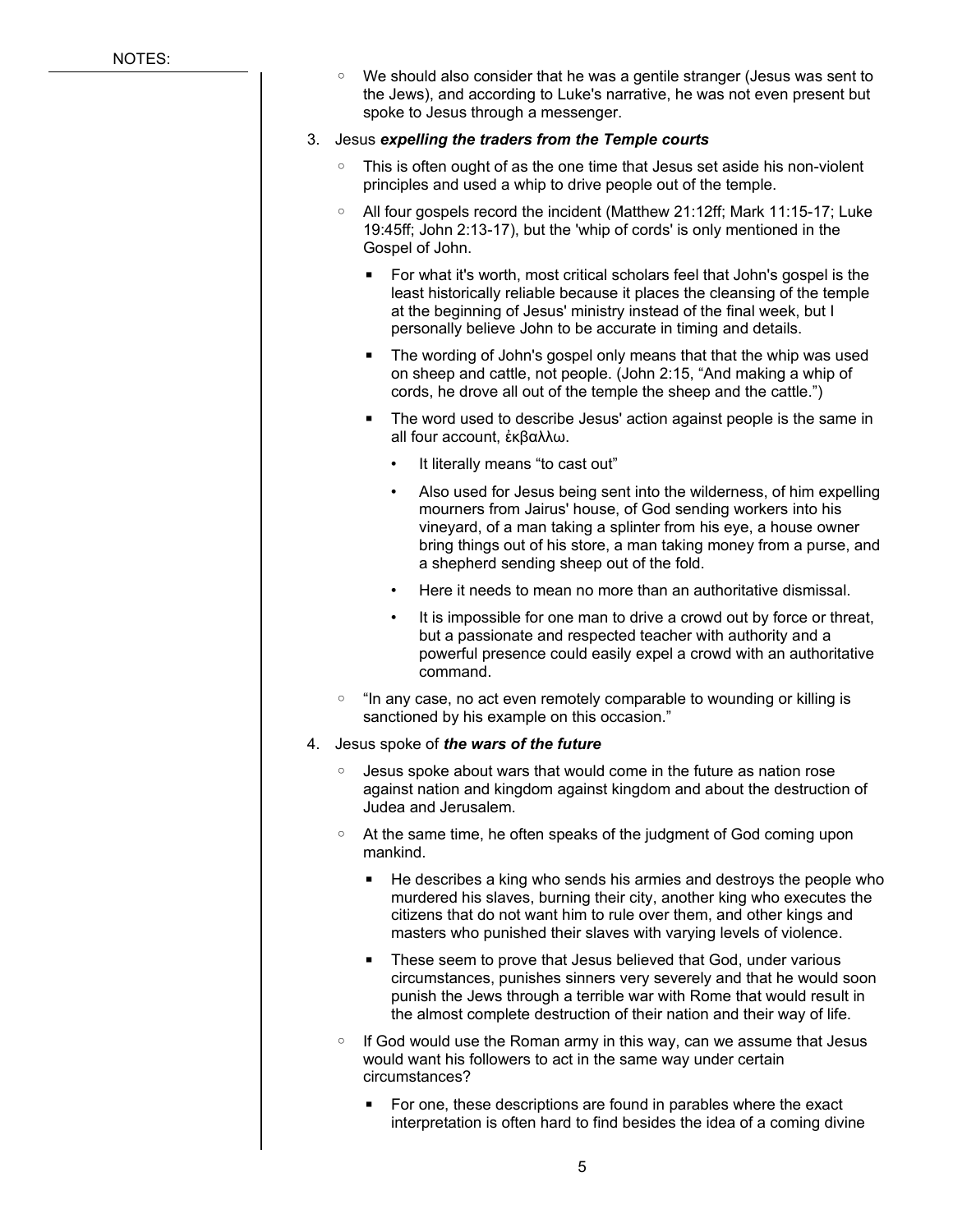punishment. These parables are often one-sided and do not mention the important aspect of God's love.

- The differences between God and man are very great. His power, love, knowledge, and authority ensure that his decisions are always just, man does not have that luxury.
- In the Jewish war, God's wrath came through 'unenlightened gentiles' who saw nothing better to do than crush a rebellion; Christian disciples might have a different duty.
- The Hebrew Scriptures show us that God has often used foreign foes to punish his people, but that did not mean the foes were innocent.
- Jesus wants us to imitate God, but only truly asks us to copy the gentle side of God's dealing with sinners and not the punitive side.

#### 5. His *illustrative allusions to war*

- The metaphor about two kings going to war is meant to show the importance of counting the cost of discipleship (Luke 14:31-33)
- Jesus' statement that he did not come to bring peace, but a sword (Matthew 10:34) simply means that there will be a deep dislike of Jesus' followers by their fellow-men. The sword is a metaphor for a lack of agreement and harmony.

#### 6. "*And let him who has no sword sell his cloak and buy one.*"

- In Luke's account of the Last Supper, Jesus reminds his disciples of how they didn't lack anything when he sent them out before to preach even though they brought nothing with them. Then he tells them that now if they have a purse or a bag they should bring it and adds: "And let him who has no sword sell his cloak and buy one. For I tell you that this which has been written must be accomplished in me, 'And he was counted with the lawless.' for the thing concerning me has an end." When they show him two swords he says, "It is enough." (Luke 22:36-38)
- Why would Jesus tell his disciples to buy a sword unless he expected them to use it?
	- One fact is that two swords is obviously not enough to arm and protect twelve men.
	- Jesus himself tells us why they should buy a sword—to fulfill the prophecy about him that he would be counted with the lawless.
	- But the first time Peter used the sword he brought with him, Jesus told him not to use it. But the prophecy had already been fulfilled, as far as the guards were concerned, Jesus was part of a group of lawless, armed rebels.

#### 7. His *recognition of the civil governments of his day*

- Jesus refers to Pilate's authority over him as "from above" (John 19:11)
- He spoke of the Law of Moses (with its harsh penalties and capital punishment) as 'the word of God' (Mark 7:8-13)
- He called 'judgment' (possibly the administration of justice) one of the more important parts of the law and rebuked the scribes and Pharisees for neglecting it. (Matthew 23:23)
- He was completely obedient to the Jewish Law.
- He paid the Temple tax though he thought himself exempt. (Matt. 17:24-27)
- He told his disciples to comply with the State's demand for forced labor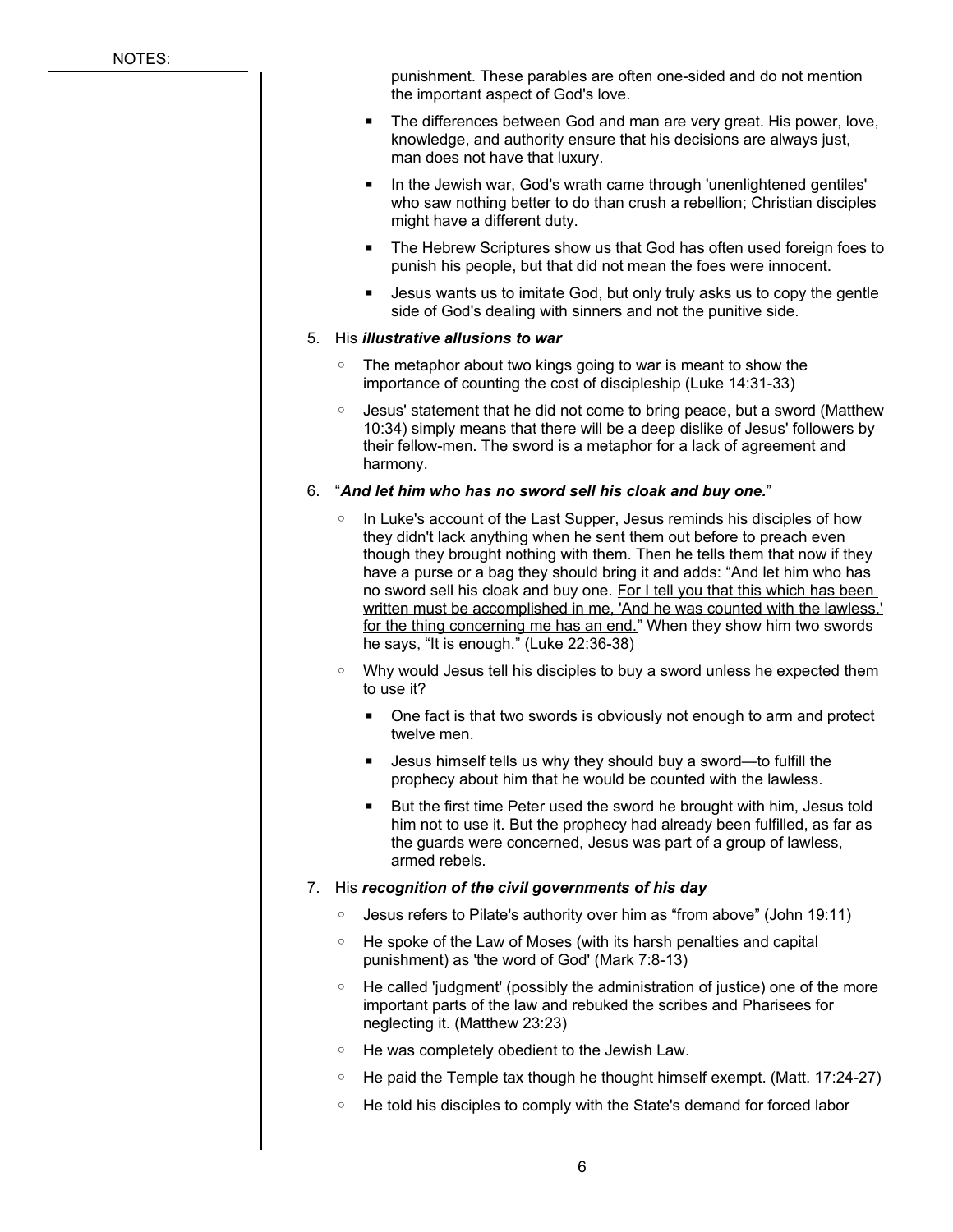- He made no active opposition to the governments of his day, and submitted meekly to the official measures that led to his death.
- He refused to be made a king over Galilee which shows a certain respect for King Herod. (John 6:15)
- Doesn't all this, especially that he told the people to 'Give to Caesar what is Caesar's,' mean that he expected the his people to serve in the military when the government demands it?
	- The question Jesus was answering was not about military service (the Jews were exempted from that). It was about paying taxes.
	- "To part with one's property at the demand of another person does not make one responsible for all that person's doings, nor does it imply a readiness to obey any and every command that that person may feel he has a right to issue."
	- **E** Jesus also says 'Give to God what is God's'. There are clearly some areas where Jesus intended his people not to follow Caesar or give into his demands. Peter and John understood this when they told the Jewish leaders, "If it is right before God to listen to you rather than God, you judge." (Acts 4:19)
- 8. The idea that *obeying Jesus' non-resistance teachings would destroy the peace and well-being of society*
	- It is often assumed that if the right to use force is taken away, the society would fall apart. There would be no order.
		- The idea goes that if good people were to follow the literal teachings of Jesus in the Sermon on the Mount that it would encourage people to do evil and riot because there would be no consequences.
		- Instead of the kingdom of heaven, we would have a paradise for thieves and criminals.
	- While this idea seems plausible, the logic behind it is flawed:
		- Jesus did not expect everyone in the world to accept and follow his teachings, much less just one nation. His teaching was meant for the small, but growing group of his personal disciples. It is a law of the Christian community.
		- While Jesus' disciples do not use force, that does not mean they are idle or useless in the struggle against evil. "*The point is that the principles of Jesus, as a general policy, so far from leaving human sin unchecked, check it more effectively than any coercion or penalization can do.*" (p. 48)
		- The growth of Christianity involves two parts:
			- A gradual shrinking of the number of people who use violence to stop wrong doing
			- And a gradual shrinking of the number of people who need to be forcibly restrained by violence or the threat of it.
			- Together these two things lead not to "utter social disorganization" but instead slowly and surely to "greater social security."
- 9. The *interim ethic* theory
	- Lastly, some people frankly admit that Jesus' teaching did not allow for the use of force or arms, but say that Jesus only taught that because he expected the existing world to quickly come to an end and the Kingdom of God would be set up.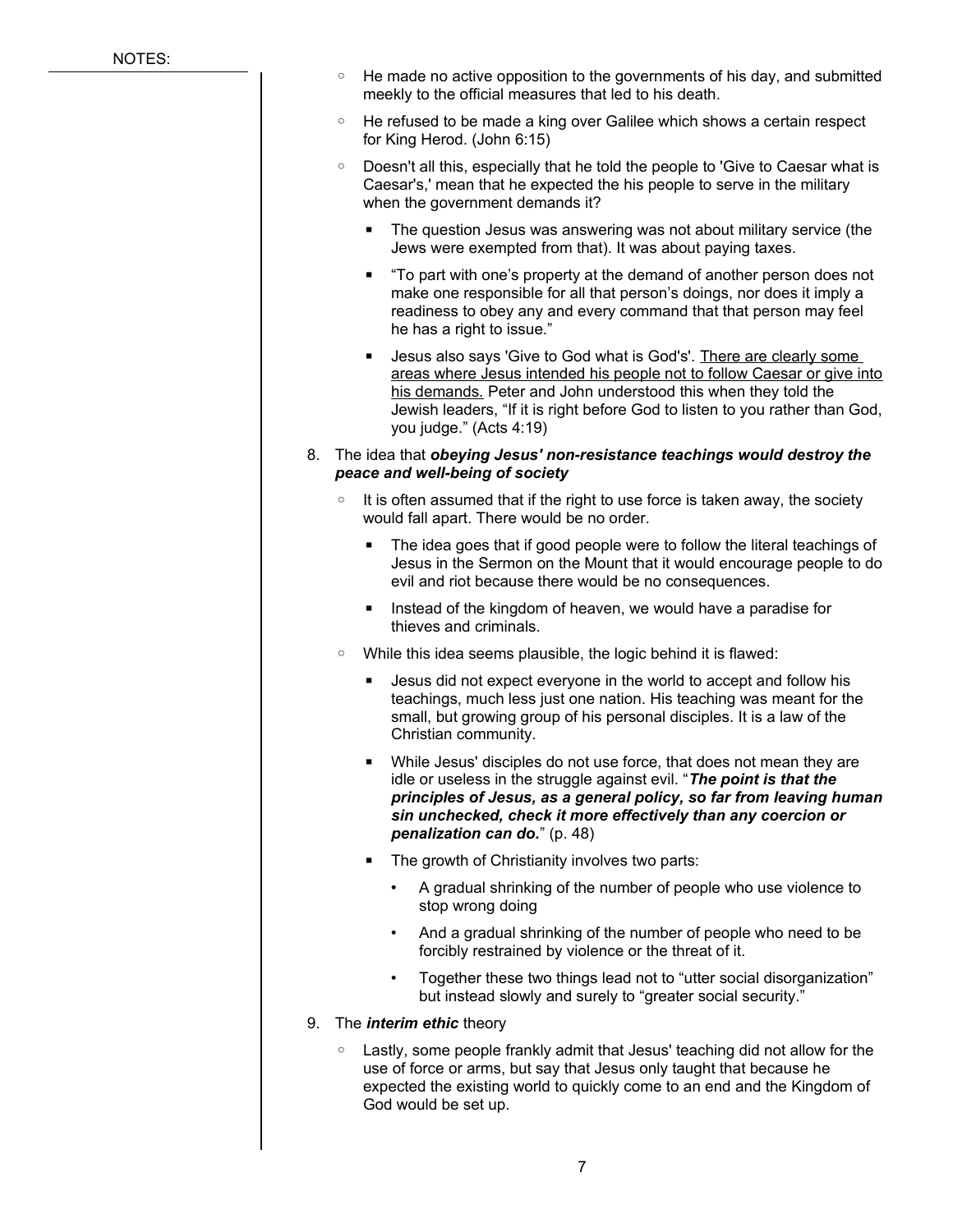- They say that modern Christians do not have to follow those teachings because the future did not turn out like Jesus thought it would and we have other obligations.
- Dr. Wilhelm Herrman says in his *Essays on the Social Gospel (pp. 217ff):* "As a result of that frame of mind whereby we are united with Him, we desire the existence of a national State, with a character and with duties with which Jesus was not yet acquainted; we will not let ourselves be led astray, even if in this form of human nature various features are as sharply opposed to the mode of life and standpoint of Jesus as is the dauntless use of arms."
- The problems with this theory:
	- There is no proof that Jesus was obsessed with the expectation that the world would be ending within that generation and based all his teaching on that.
	- Quite the opposite, "where He gives the ground of His command, as in the case of loving enemies, forgiveness, and seeking the lost, it is the nature of God that He dwells upon, and not anything expected in the near or distant future." (J.A. Halliday)
	- Herrman says that Jesus' teaching about loving enemies and his statements about peace are not explained by his idea of an approaching end. But he doesn't say why they are excepted or how obeying them could go alongside with "the dauntless use of arms".
	- This theory has a practical motive—people "*desire* the existence of a national State". Herrman confesses, "Thus Jesus brings us into conflict with social duties to which *we all wish* to cling." (p 163, italics added)
		- But is it not more important for us to follow the teachings of Jesus than to follow after our desire for a national state of which Jesus spoke nothing about?
		- We have already shown that the idea that Christian non-resistance will lead to anarchy and the downfall of organized society is unfounded.
- Seeing all of this, there is no reason to disobey our Lord's prohibition of the infliction of injury upon our neighbor.

"The interim-ethic theory is, as we have said, the last fortress of militarism on Christian soil. Driven from that stronghold, it has no choice but to take refuge over the border. Its apologists eventually find that they have no option but to argue on grounds inconsistent with the supremacy of Christianity as a universal religion or as a final revelation of God. Most of the arguments we hear about 'the lesser of two evils,' 'living in an imperfect world,' 'untimely virtues,' and so on, reduce themselves in the last analysis to a renunciation of Christianity, at least for the time being, as the real guide of life."

### **II. Forms of the Early Christian Disapproval of War**

- 1. The Condemnation of War in the Abstract.
	- While the New Testament was being written, there was no real occasion to comment on the wrongfulness of war. The few references to wars and battles are probably not military conflicts, but just general references to strife and disagreement.
	- Aristides about the Greeks: "for if their gods did such things, why should they themselves not do them? thus from this pursuit of error it has fallen to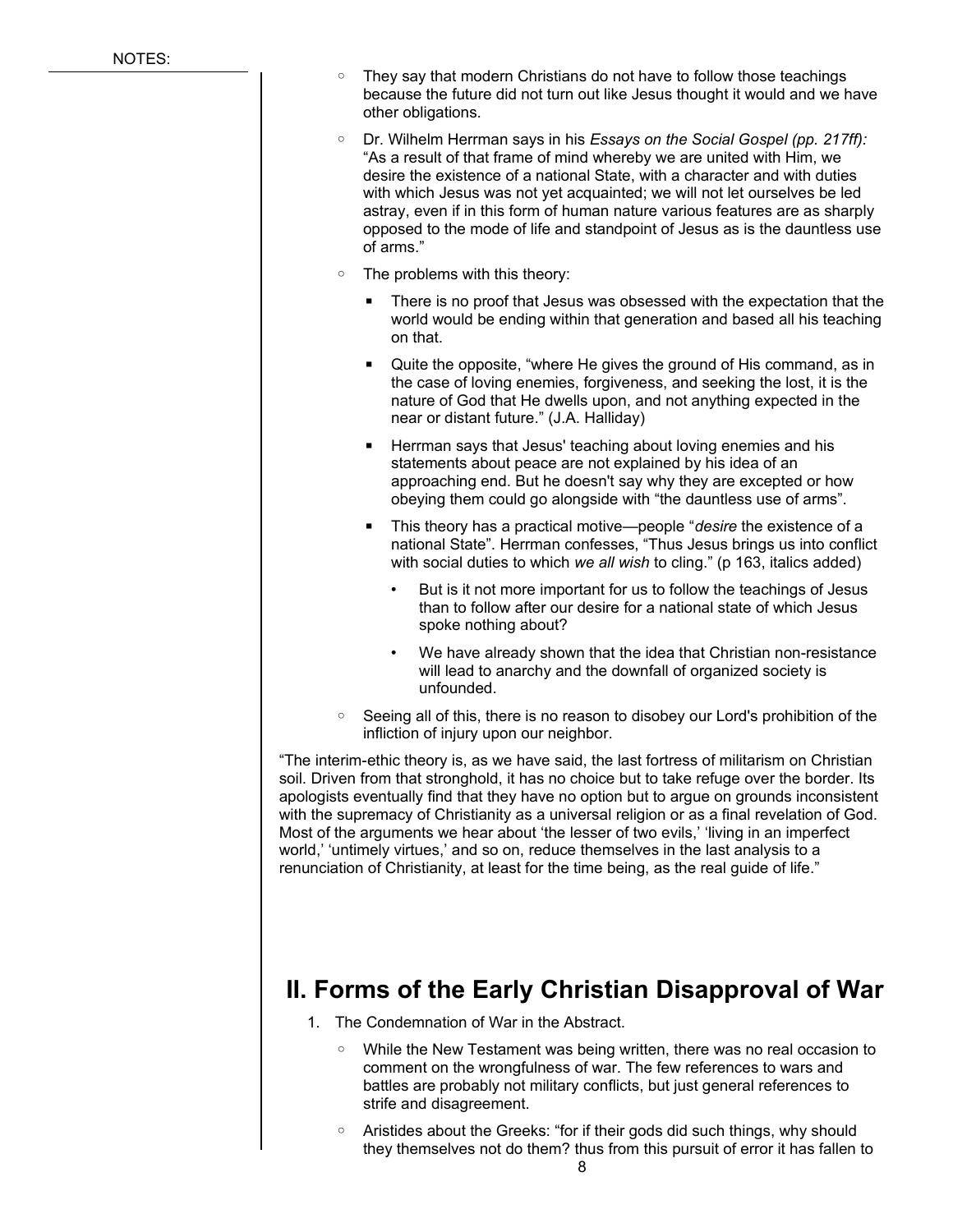men's lot to have continual wars and massacres and bitter captivity." He discredits Ares and Herakles because of their warlike character.

- Justin said evil angels and demons "sowed murders, wars, adulteries, excesses, and every wickedness, among men."
- Athenagoras gives the usages of unjust war—the slaughter of myriads of men, the razing of cities, the burning of houses with their inhabitants, the devastation of land, and the destruction of entire populations—as samples of the worst sins, such as could not be adequately punished by any amount of suffering in this life. He also says that Christians cannot endure to see a man put to death, even justly.
- Tertullian says that when Peter cut off Malchus' ear, Jesus "cursed the works of the sword for ever after." He criticizes the gentiles' greed of gold in hiring themselves out for military service.
- Cyprian talks about the "wars scattered everywhere with the bloody horror of camps. The world," he says, "is wet with mutual blood(shed): and homicide is a crime when individuals commit it, (but) it is called a virtue, when it is carried on publicly. Not the reason of innocence, but the magnitude of savagery, demands impunity for crimes."
- The Didaskalia forbids the receipt of monetary help for the church from "any of the magistrates of the Roman Empire, who are polluted by war."
- Arnobius roundly denies that it was any part of the divine purpose that men's souls, "forgetting that they are from one source, one parent and head, should tear up and break down the rights of kinship, overturn their cities, devastate lands in enmity, make slaves of freemen, violate maidens and other men's wives, hate one another, envy the joys and good fortune of others, in a word all curse, carp at, and rend one another with the biting of savage teeth."
- Lactantius says of the Romans: "If any one has slain a single man, he is regarded as contaminated and wicked, nor do they think it right that he should be admitted to this earthly dwelling of the gods. But he who has slaughtered endless thousands of men, deluged the fields with blood, (and) infected rivers (with it), is admitted not only to a temple, but even to heaven."
- In criticizing the definition of virtue as that which puts first the advantages of one's country, he points out that this means the extension of the national boundaries by means of aggressive wars on neighboring states, and so on: "all which things are certainly not virtues, but the overthrowing of virtues. For, in the first place, the connection of human society is taken away; innocence is taken away; abstention from (what is) another's is taken away; in fact, justice itself is taken away; for justice cannot bear the cutting asunder of the human race, and, wherever arms glitter, she must be put to flight and banished...For how can he be just, who injures, hates, despoils, kills? And those who strive to be of advantage to their country do all these things."
- It is clear from these passages that early Christians had a very strong dislike and disapproval of war, both because of the division it caused and the suffering and bloodshed that came with it.
- ◦ **They also show how closely warfare and murder were connected in the Christian mind. Christians would have no part in war because of the deadly sin that it involved.**
- 2. The Essential Peacefulness of Christianity.
	- "Peace, of course, meant a number of different things to the early Christian. It meant reconciliation between himself and God...the stilling of turbulent passions and evil desires in his own heart...the harmony and concord that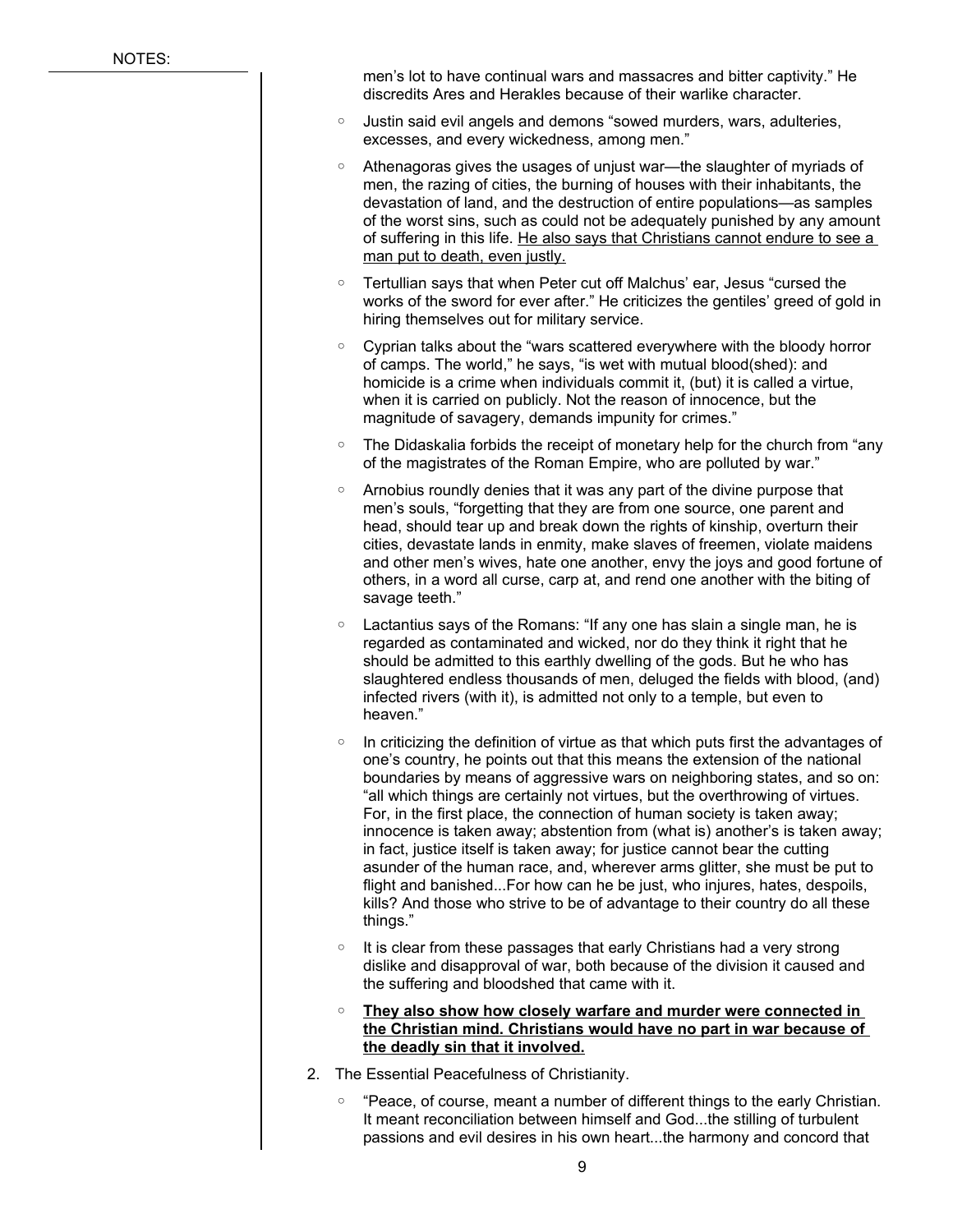normally reigned within the Christian community...the reconciliation of Jew and gentile...immunity from annoyance and persecution at the hands of pagans...freedom from the distractions, toils, and dangers of actual war."

- Peace is often mentioned without reference to the military calling, but the fact that Christianity is so closely tied to peace, even in a vague sense truly affects the Christian attitude to war, especially when we consider the many direct and explicit allusions to peace in the military sense.
- Paul, for instance, tells the Romans: "If possible, as far as lies in your power, be at peace with all men"
- Similarly, the author of Hebrews: "Pursue peace with all (men)."
- Matthew quotes the words of Jesus: "Happy are the peace-makers"
- Luke tells us that at the birth of Jesus the host of angels sang: "Glory in the highest to God and on earth peace among men whom He favors," and represents Zacharias as praying God "to guide our feet into (the) way of peace."
- Clement of Rome prays specially for the rulers: "Give them, Lord, health, peace, concord, stability, that they may administer without offense the government given to them by You...Lord, direct their counsel...in order that they, administering piously with peace and gentleness the authority You gave them, may find favor with You."
- Ignatius exclaims: "Nothing is better than peace, by which all war of those in heaven and those on earth is abolished."
- Justin told the Emperors that the Christians were the best allies and helpers they had in promoting peace, on the ground that their belief in future punishment and in the omniscience of God provided a stronger deterrent from wrongdoing than any laws could do.
- "And many peoples shall go and say, Come ye, and let us go up to the mountain of the Lord, to the house of the God of Jacob; and He will teach us of His ways, and we will walk in His paths: for out of Zion shall go forth the law, and the word of the Lord from Jerusalem. And He shall judge among the nations, and convict many peoples; and they shall beat their swords into plowshares, and their spears into pruning-knives; nation shall not lift sword against nation, neither shall they learn war any more." (Isaiah 2:3ff; Micah 4:2ff)
	- The early church believed that it was the fulfillment of this prophecy about the abolition of war
	- It is quoted and applied by Justin, Irenaeus, Tertullian, Origen, Eusebius, and others.
- Clement of Alexandria says of the Christians: "We are being educated, not in war, but in peace"
- Arnobius says tell the pagans that wars have diminished since Christ came saying, "For since we—so large a force of men—have received (it) from his teachings and laws, that evil ought not to be repaid with evil, that it is better to endure a wrong than to inflict (it), to shed one's own (blood) rather than stain one's hands and conscience with the blood of another, the ungrateful world has long been receiving a benefit from Christ, through whom the madness of savagery has been softened, and has begun to withhold its hostile hands from the blood of a kindred creature." He goes on to say that if reasonable men would listen to the "healthful and peaceful decrees" of Christ that the whole world would be living in tranquility.
- Some argue that the people making these statements about peace did not have any political responsibility.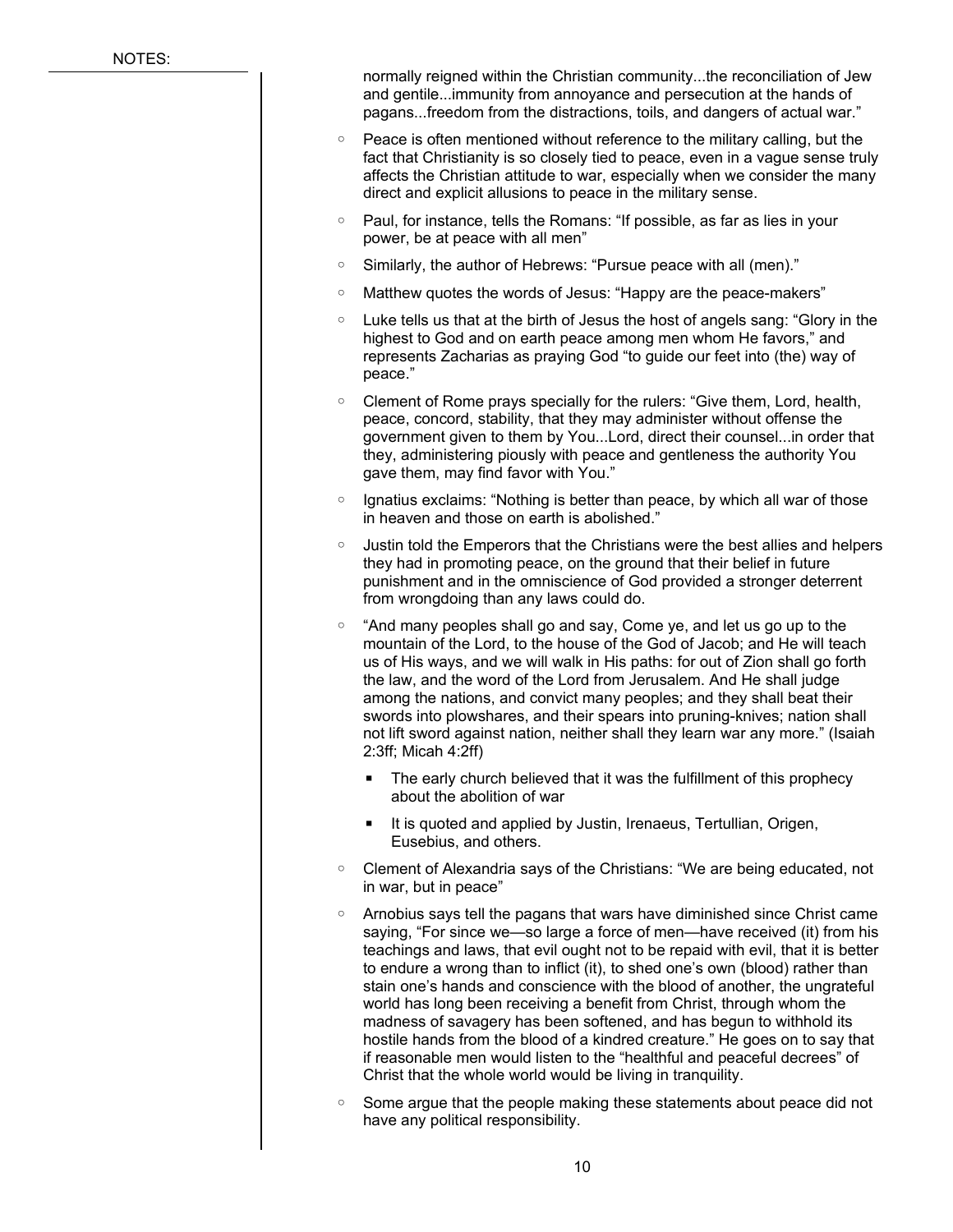- "The opinions of the Christians of the first three centuries," says Lecky, "were usually formed without any regard to the necessities of civil or political life; but when the Church obtained an ascendancy, it was found necessary speedily to modify them."
- While these statements don't deal directly with the problems that war and criminal justice are meant to combat, it should be considered that the attitude and conduct they suggest might be a better solution to those problems than the world has ever known.
- The changes in the Church's position were not simply because of her new views and experiences, but largely because of a serious relaxation of her early moral purity!
- 3. The Christian Treatment of Enemies and Wrongdoers.
	- We can learn a lot about the early Christian attitude to war by looking at how serious they were about Jesus' teachings on love for all and forbidding retaliation against a wrongdoer.
	- They obeyed Jesus' teachings about love and non-resistance in very a close and literal way and actually refused to take criminals and other wrongdoers to court or participate in warfare. This fact shows us that:
		- Jesus' teachings were not only for a perfect society
		- They were not just about 'spirit' and attitude, but also outward actions
		- They applied to both private and public relationships of life
	- "*And when we consider that these same simple-minded Christians...did more for the moral purification of the world in which they lived than perhaps has ever been done before or since, their principles will appear to be not quite so foolish as they are often thought to be.*"
	- The Apostle Paul writes to the Thessalonians: "May the Lord make you to increase and abound in love towards one another and towards all...**See that no one repays to anyone evil in return for evil**, but always pursue what is good towards one another and towards all." (1 Thes. 3:12 & 5:15)
	- To the Galatians: "As then we have opportunity, let us work that which is good towards all." (Gal 6:10)
	- To the Corinthians: "What (business) is it of mine to judge outsiders?... outsiders God will judge." (1 Corinthians 5:12)
	- To the Romans: "**Repay to no one evil for evil**...If possible, as far as lies in your power, be at peace with all men. **Do not avenge yourselves, beloved, but leave room for the wrath (of God); for it is written: 'Vengeance is mine, I will repay, saith the Lord.'** But if your enemy hunger, feed him; if he thirst, give him drink; for by doing this you wilt heap coals of fire on his head. Be not conquered by evil, but conquer evil with (what is) good...Owe no man anything, except mutual love: for he who loves his neighbor has fulfilled the Law. For the (commandment): 'You will not commit adultery,' 'You will not kill,' 'You will not steal,' 'You will not covet,' and whatever other commandment there is, is summed up in this saying: 'You will love thy neighbor as thyself.' **Love does not work evil on a neighbor: love therefore is the fulfillment of the Law.**" (Romans 12:17-21 & 13:8-10)
	- In 2 Timothy 2:24f we read: "The servant of God ought not to fight, but to be mild to all, a (skilled) teacher, patient of evil, gently correcting his opponents —God may possibly give them repentance (leading) to a knowledge of truth, and they may become sober again out of the snare of the devil"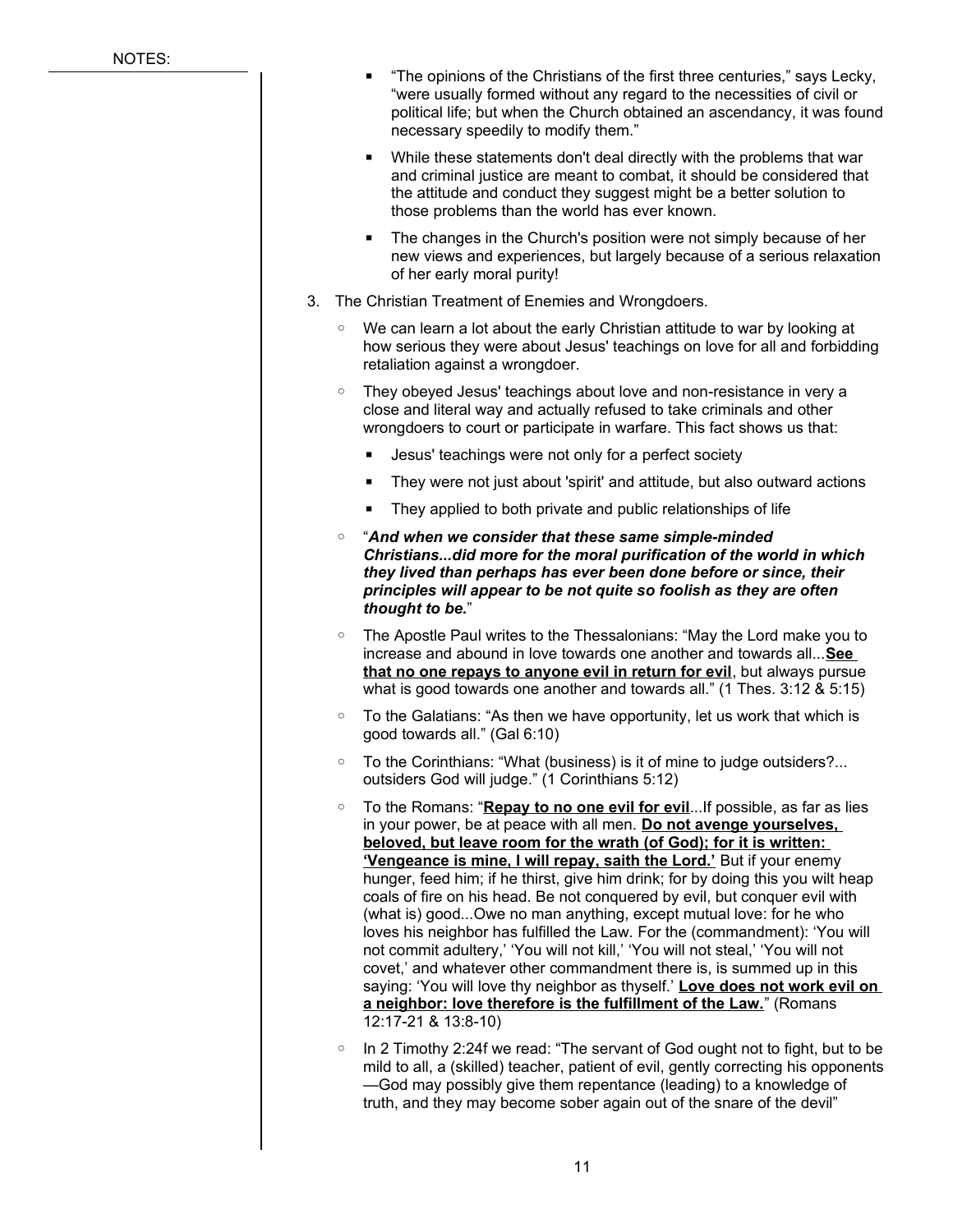- "Remind them...to be ready for every good work, to slander no one, to be not fighting, reasonable, displaying all gentleness towards all men." (Titus 3:1-2)
- In the Epistle of Peter: "Honor all men...For unto this were ye called, because Christ suffered for you, leaving you an example in order that ye might follow in his footsteps...who, when he was reviled, did not revile in return, when he suffered, did not threaten, but entrusted himself to Him who judges righteously...Finally, let all be...humble, not returning evil for evil or abuse for abuse, but on the contrary blessing: for unto this were ye called, in order that ye might inherit a blessing...For it is better, if the Will of God wills, to suffer for doing right rather than for doing wrong: because Christ also suffered once for sins, the righteous for the unrighteous, in order that he might bring us to God."
- We can see easily how much influence Jesus' teachings and way of life had on his apostles and that generation of Christians
- While repeating Jesus' teaching about love for enemies and nonresistance, the Didache says: "This is the way of life: first, you will love the God who made you, second, your neighbor as yourself: and all things whatever you would not want to be done to you, do not do to another...You will not plan any evil against your neighbor. You will not hate any man; but some you will reprove, on some you will have mercy, for some you will pray, and some you will love above your own soul...You will not become liable to anger—for anger leads to murder—nor jealous nor contentious nor passionate, for from all these things murders are born."
- A practical example of the true and regular Christian treatment of sinners and paganism, is a beautiful story told by Clement of Alexandria about the aged apostle John. It appears to be historically true, but, even if fictitious, it is still 'in character' and serves evidence for the approved Christian method of grappling with heathen immorality. The story is briefly as follows:
	- John, while visiting the Christians in some city saw in the church a young heathen man, and having a good feeling about him, entrusted him to the bishop's care.
	- The bishop took the young man home, taught and baptized him; and then, thinking him secure, neglected him.
	- With no mature Christian watching out for him, bad companions got hold of him, and slowly corrupted and enticed him into evil ways and finally into the commission of a great crime.
	- He then went to the mountains with them as their leader, and committed acts of bloodshed and cruelty.
	- Some time after, John visited the same city again, and, learning what had happened, called for a horse and guide, and eventually found his way unarmed into the young captain's presence.
	- The young man fled away in shame; but the apostle followed him calling out: "Why, my child, do you flee from me, your own father, unarmed and old as I am? Have mercy on me, my child; fear not. You still have hope of life. I will give account to Christ for you. If need be, I will willingly endure death for you, as the Lord endured it for us. I will give my life for yours. Stand; believe; Christ has sent me."
	- The youth stopped, looked down, threw away his weapons, trembled, and wept. When the apostle approached, the young man embraced him, and started confessing his sins and weeping.
	- John assured him of the Savior's forgiveness, and, falling on his knees, and kissing the right hand which the youth had concealed in shame, convinced him to be led back to the church.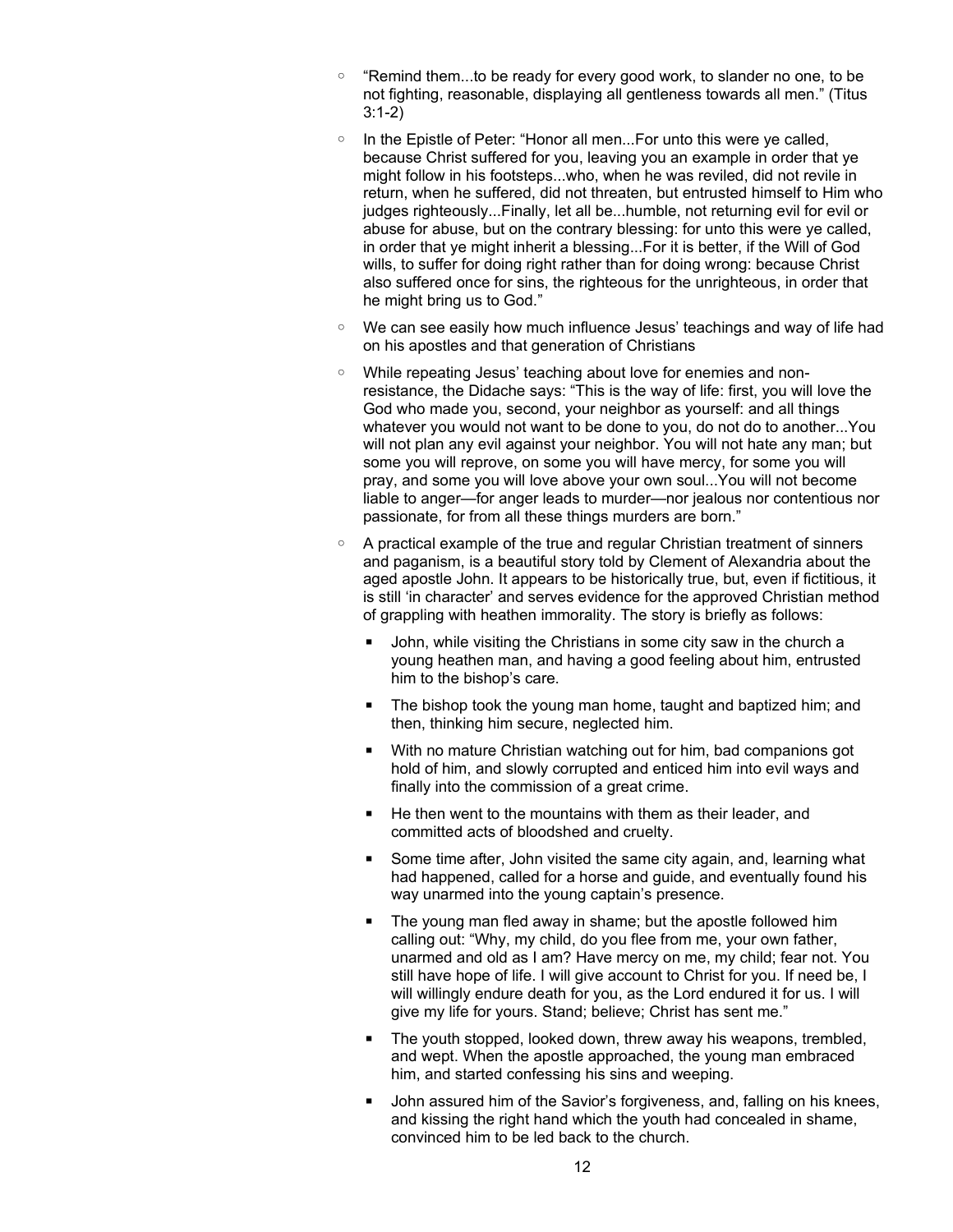- There the apostle spent time with him in intercessory prayer, prolonged fasting, and multiplied counsels, and did not leave until he had restored him to the church, 'a trophy of visible resurrection.'
- Ignatius writes to the Ephesians: "And on behalf of the rest of men, pray unceasingly. **For there is in them a hope of repentance, that they may attain to God. Allow them therefore to become disciples even through your works.** Towards their anger be gentle; towards their boasting be meek; against their abuse set your prayers; against their error be firm in the faith: against their savagery be mild, not being eager to imitate them. Let us be found their brothers in reasonableness: and let us be eager to be imitators of the Lord, (to see) who can be most wronged, who most deprived, who most despised, in order that no plant of the devil be found in you, but in all good character and self-control you may remain in Jesus Christ as regards both flesh and spirit."
- The author of the so-called second Epistle of Clement reproves his readers for not being true to these principles: "For the gentiles, hearing from our mouth the words of God, are impressed by their beauty and greatness: then, learning that our works are not worthy of the things we say, they turn to abuse, saying that it is some deceitful tale. For when they hear from us that God says: 'You will have no thanks, if ye love only those who love you; but you will have thanks, if you love your enemies and those that hate you'—when they hear this, they are impressed by the surplus of goodness: but when they see that we do not love, not only those who hate us, but even those who love us, they laugh at us, and the Name is blasphemed."
- "We," says Justin, "who hated and killed one another, and because of differences in customs would not share a common hearth with those who were not of our tribe, now, after the appearance of Christ, have become sociable, and pray for our enemies, and **try to persuade those who hate us unjustly, in order that they, living according to the good suggestions of Christ, may share our hope of obtaining the same reward** from the God who is Master of all."
- Justin goes on to quote some of Jesus' teachings from the Sermon on the Mount and says, "For we must not resist: **nor has God wished us to be imitators of the wicked, but has told us by patience and gentleness to lead all men from the shame and lust of evil things**. And this we are able to show in the case of many who were once on your side. They changed from being violent and tyrannical, conquered either through seeing the consistency of (their Christian) neighbors' life, or having noticed the strange patience of fellow-travelers when they were cheated, or having experienced it from those who they have done business with."
- Athenagoras says about Christians "(For them) it is not lawful, when they are struck, not to offer themselves (for more blows), nor, when slandered, not to bless: **for it is not enough to be just—and justice is to return like for like—but it is required for us to be good and patient of evil.**"
- Eirenaios makes the point that Jesus wants us not only to be "good givers and sharers, but even givers of free gifts to those who take away what is ours." Instead of being sad that we are being taken advantage of, "we rejoice as if we gave willingly, doing our neighbors a favor" instead of just meeting their demands. He says if we regard everyone as our neighbor, we will never raise our hand to take vengeance.
- Apollonius told the Roman Senate that Christ "taught us to put our anger to rest...to increase our love for others...not to turn to the punishment of those who wrong us..."
- Clement of Alexandria speaks about forgiveness and says that the mature Christian "not only thinks it right that the good (man) should leave to others the judgment of those who have done him wrong, but he wishes the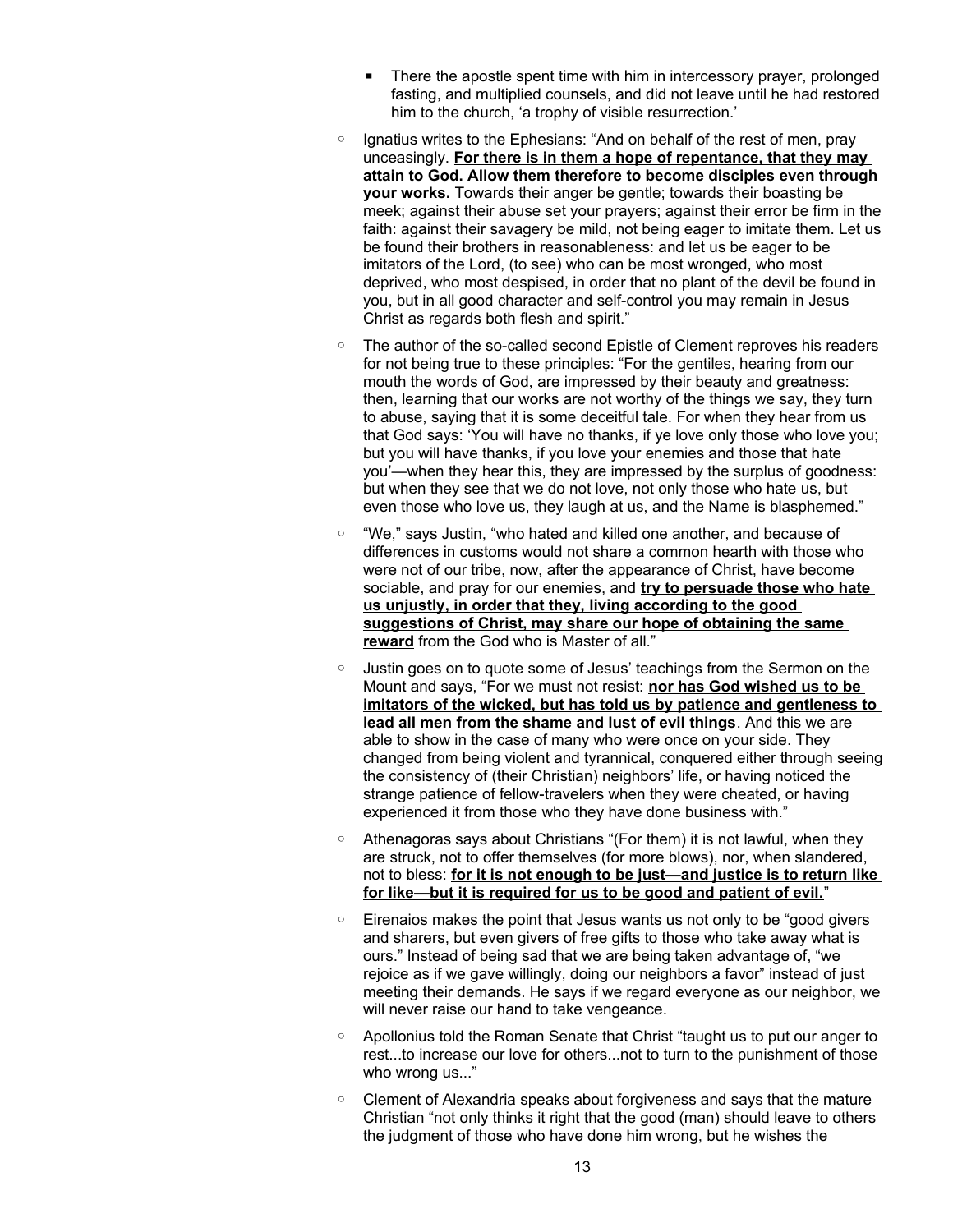righteous man to ask from those judges forgiveness of sins for those who have trespassed against him; and rightly so."

- "Above all," he says elsewhere, "Christians are not allowed to correct by violence sinful wrongdoings. For it is not those who hold back from evil by compulsion, but those who hold back by choice, that God crowns. For it is not possible for a man to be good constantly except by his own choice."
- Tertullian refers to the command to love enemies and not to retaliate, and reminds the pagans that Christians are willing to be slaughtered, and will not go to war because they follow the teaching that "it (is) more lawful to be killed than to kill" He says, "**The Christian does not hurt even his enemy**"
- In his writing on patience, he quotes the words about turning the other cheek, rejoicing when cursed, leaving vengeance to God, not judging, etc., and insists on the duty of obeying them in all cases. "**It is absolutely forbidden to repay evil with evil**."
- He calls the Christian the son of peace, for whom it is not right even to go to law, and who does not avenge his wrongs.
- Origen says that "the Lawgiver of the Christians (has) forbidden the destruction of man" and so it is never right for one of his own disciples to fight against a man 'however unrighteous he may be' because he did not wish for his divine laws to allow the destruction of any man whatever.
- He also points out that if the Jews obeyed the laws of the gospel, that they would have to change their 'civil economy' because "For it would not be possible for Christians to make use, according to the Law of Moses, of (the) destruction of (their) enemies or of those who had acted contrary to the Law and were judged worthy of destruction by fire or stoning"
- He says that if the Jews were not allowed to fight their enemies or serve as soldiers or punish murder, adultery, and other crimes, then their nations would have been destroyed whenever their enemies turned on them.
- But he points out that God did not want the Jewish state to continue and so destroyed their city and their temple and began expanding the Christian religion day by day, "so that it is now preached everywhere with boldness, and that in spite of the numerous obstacles which oppose the spread of Christ's teaching in the world. But since it was the purpose of God that the nations should receive the benefits of Christ's teaching, all the devices of men against Christians have been brought to nothing; for the more that kings, and rulers, and peoples have persecuted them everywhere, the more have they increased in number and grown in strength."
- These statements of Origen are important:
	- They clearly show that even in the middle of the third century the 'hard sayings' of the Sermon on the Mount were still followed as the only proper way of living for Christians.
	- They show how those sayings of Jesus affected the Christians' feelings towards war
	- And they show that there is a place for 'sub-Christian' ethical standards in the world.
- Cyprian lays it down that "when an injury has been received, one has to refuse punishment and forgive it."
- Lactantius says, "And so no exception at all ought to be made to the (command of God) that it is always wrong to kill a man, whom God has wished to be a sacred creature."
- An interesting part of this discussion is that none of these writers seem to make an exception for the defense of others.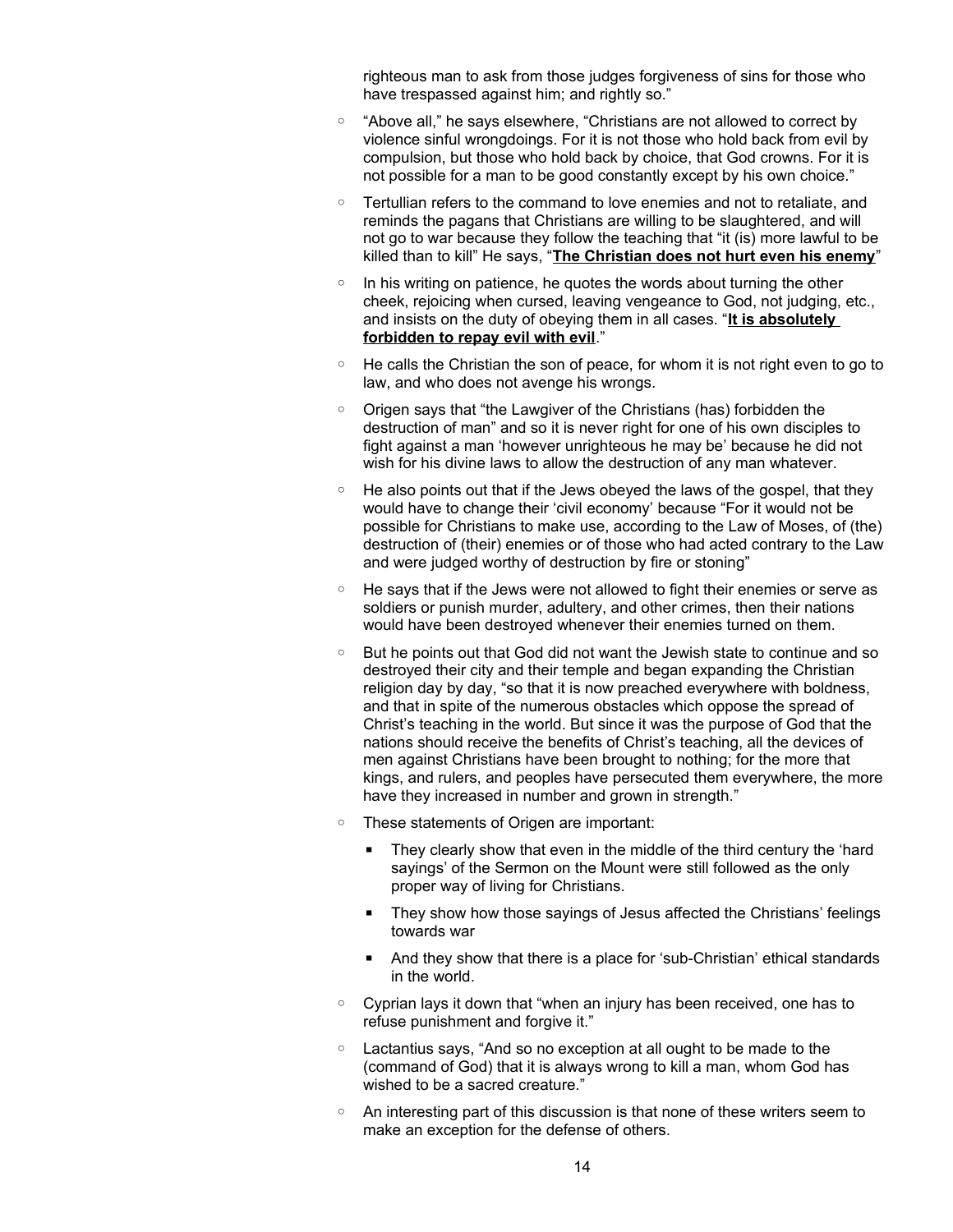- Tertullian even takes it for granted that if someone will not avenge his own wrongs, then he will not avenge the wrongs of others.
- This idea goes against the spirit of modern Christianity
- Many Christians who would never go to war otherwise, feel they must do so if it is to defend the weak and powerless.
- First of all, the Christian must try to prevent others being wronged, but the question is "**Which is the right method for him to use—the gentle moral appeal or violent physical coercion?**"
	- With either choice there is a possibility of failure
	- If a Christian can not use violence to defend himself, doesn't the Golden Rule require him to defend others in the same way.
	- While a man might feel obligated to use force to defend a woman being attacked in his presence, what about the ones down the street that he cannot see? Evil is all around us, physical violence can only go so far in stopping it
	- The Christian life, example, and teaching is a much better method of controlling wrongdoing than physical force.
- Christians suffered horrible things at the hands of their persecutors for hundreds of years.
- Would anyone seriously argue that their suffering would have been been less, or the world a better place, if from the very beginning Christian men had acted on the principle that it was their duty to defend others by force and bloodshed?
	- When Sabina was sentenced to the brothel, no Christian knight came to save her. She simply answered the threat saying: "The Holy God will see about that."
	- Cowards could have never endured tortures like that.
	- The only explanation is that these people were simply devoted to following the teachings of their Master and in doing so were changing the world for good more than anyone before or since.
- 4. The Christians' Experience of Evil in the Character of Soldiers.
	- John the Baptist, Jesus, James, Peter, and Paul were all abused and killed by soldiers.
	- Beginning with Nero in 64 A.D., Christians were officially persecuted by the Roman government more or less until the time of Constantine.
	- Soldiers were the Roman police, and would have been responsible for the torture and execution of any Christian brought up on charges against the empire.
	- Christians were burned at the stake, put to the rack, covered in boiling oil. They were beaten and flogged, crucified and beheaded.
	- Churches were destroyed by the Praetorian Guard who "came in battle array with axes and other instruments of iron."
	- In Phrygia, for instance, soldiers burned the whole population of a small town which happened to be entirely Christian.
- 5. The Christian Refusal to Participate in War.
	- All the evidence up to this point leads us to believe that Christians would generally refuse to serve as soldier. The little information that we do have seem to agree with that expectation.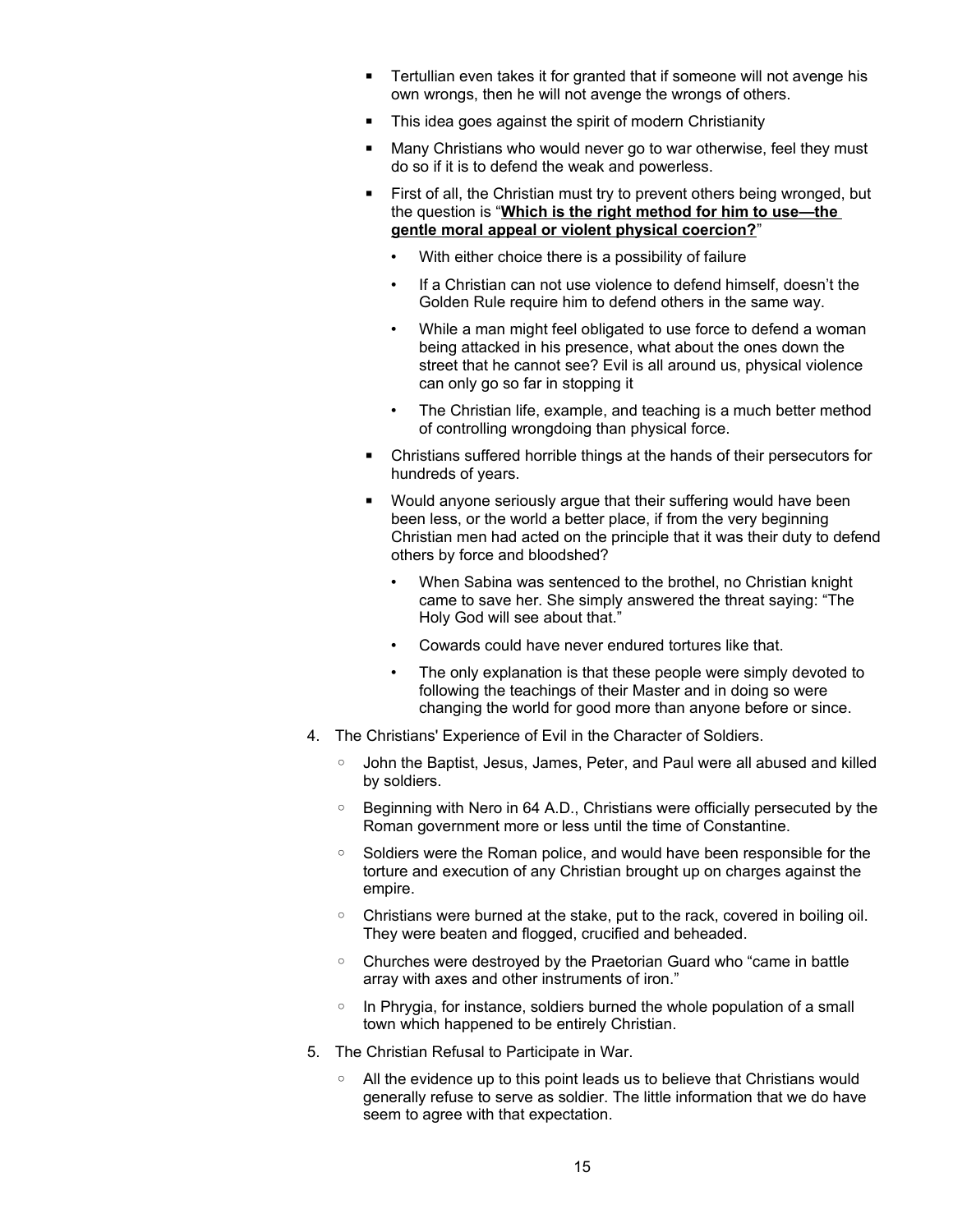- Aside from Cornelius and one or two soldiers who may have been baptized with him and the jailor baptized by Paul in Philippi, "we have no direct or reliable evidence for the existence of a single Christian solider until after 170 A.D."
- Tatianus condemned war as murderous, and, as Harnack says, "was undoubtedly opposed to the military calling." He wrote: "I do not want to be a king: I do not wish to be rich: I decline military command: I hate fornication."
- The heathen philosopher Celsus urges Christians to take part in civil government and to give the Emperor their strength and "fight for him and serve as soldiers with him, if he require it, and to share military command with him." He argues that if everyone behaved as the Christian, that the Emperor would be left alone and the empire would fall to the barbarians. This clearly shows that Christians as a rule did not serve in the army or the civil government.
- The first reliable evidence of Christians in the army comes from the time of Marcus Aurelius (161 – 180 A.D.) Harnack says, "It is not therefore surprising that until (the time of) Marcus Aurelius, a question of military service did not exist in the churches: **the baptized Christian did not become a soldier**; and those who were caught by the Christian faith in the camp had to see how they could come to terms with their military profession."
- We find a turning point in the time of Tertullian who makes it clear that there were a considerable number of Christians serving in the Roman army. However, even in his time, there was still a strong unwillingness of many to serve in the army, and he details some of the reasons why.
	- Remember his statement that Christians would go to war if it weren't for the teaching that said it is more lawful to be killed than to kill.
	- He says about being a magistrate, "And so let us grant that it is possible for anyone to succeed, in whatever office (he may happen to hold), in going on under the mere name of the office, without sacrificing, or lending his authority to sacrifices, or contracting for sacrificial victims, or assigning (to others) the care of the temples, or seeing after their revenues, or giving shows at his own (expense) or at that of the public, or presiding at them when they have to be given, or making a proclamation or an edict for any solemnity, or even swearing (oaths), or —as regards (his magisterial) power—judging anyone on a capital or criminal charge—for you might allow (him to judge) about (questions of) money—or condemning (anyone), binding anyone, imprisoning anyone, or torturing (anyone): if it can be believed that these things are possible."
	- Later he says, "But how will a Christian make war—nay, how will he serve as a soldier in peacetime—without the sword, which the Lord has taken away? For, although soldiers had come to John and received the form of a rule, although also a centurion had believed, but the Lord afterwards, in disarming Peter, ungirded every soldier."
	- "And shall he, who is not the avenger even of his own wrongs, administer chains and imprisonment and tortures and executions?"
	- "Of course, the case is different, if the faith comes (later to someone already) in military service...all the same, when faith has been accepted and signed, **either the service must be left at once, as has been done by many, or else (one will have to make many objections), lest anything be committed against God**"
	- "*No necessity of sinning have they, whose one necessity is that of not sinning*"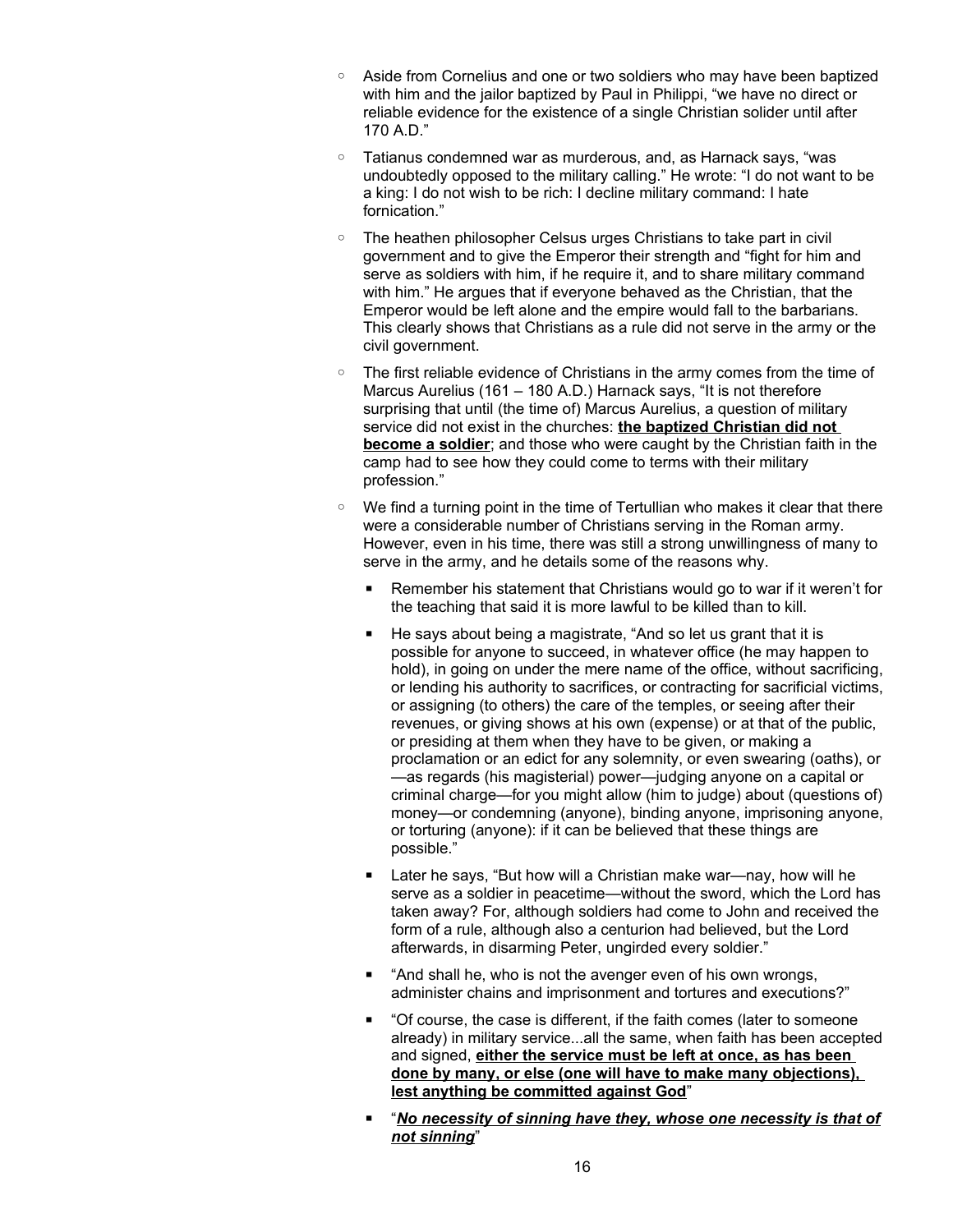- Idolatry was a big problem for Christians serving in the army, but the bloodshed and violence of it were just as bad
- Several of these writers point to the 'alternative service' that Christians provide to the society even though they are not officially involved in public affairs.
- There are church orders from the third century and later from several parts of the empire that forbid Christians to serve as soldiers or magistrates unless they put aside the sword, leave the service, and repent.
- Origen argues that even the pagans do not require their priests to serve in the army or shed blood, but they are to be kept from those things so that they can offer the sacrifices to their Gods.
- He says then that Christians "should do their military service as priests and servants of God" keeping their hands pure and praying to God on behalf of those "who righteously serve as soldiers and of him who reigns righteously."
- Later, "And Christians benefit their countries more than do the rest of men, educating the citizens and teaching them to be devout towards the God of the State"
- Though he speaks of just wars, the context shows that he is taking about wars waged by non-Christians.
- Origen's view of the Christian's duty in regard to war is put as clearly as words could make it: **once someone accepted Christianity he had to put away the use of arms**.
- His relative justification of the wars of non-Christians cannot be made a ground either for doubting his seriousness, or for accusing him of inconsistency in maintaining it.
- Lactantius explicitly rules out both military service and capital charges on the ground that, involving homicide, they are a violation of justice.
- "And so it will not be lawful for a just man to serve as a soldier—for justice itself is his military service—nor to accuse anyone of a capital offense, because it makes no difference whether you kill with a sword or with a word, since killing itself is forbidden. And so, in this commandment of God, no exception at all ought to be made to the rule that it is always wrong to kill a man, whom God has wished to be regarded as a truly sacred creature."

### **III. Forms of the Early Christian Acceptance of War**

- 1. The Use of Military Terms and Phrases to Illustrate the Religious Life.
	- The apostle Paul is the first to use military metaphors for the Christian life.
		- He speaks of the armor of God
		- Weapons of righteousness on the right and the left
		- He calls men his 'fellow-soldiers' and other 'fellow-captives'
		- He compares human warfare and the Christian's struggle against evil angelic powers.
		- He tells Timothy to be a good soldier of Jesus Christ and that those enrolled in the military do not get mixed up in civilian affairs
		- But Paul twice goes out of his way to make it clear that he is not referring to earthly warfare:
			- "**Though we walk in the flesh, we do not serve as soldiers according to the flesh**; for the weapons of our military service are not those of the flesh, but powerful through God for the demolition of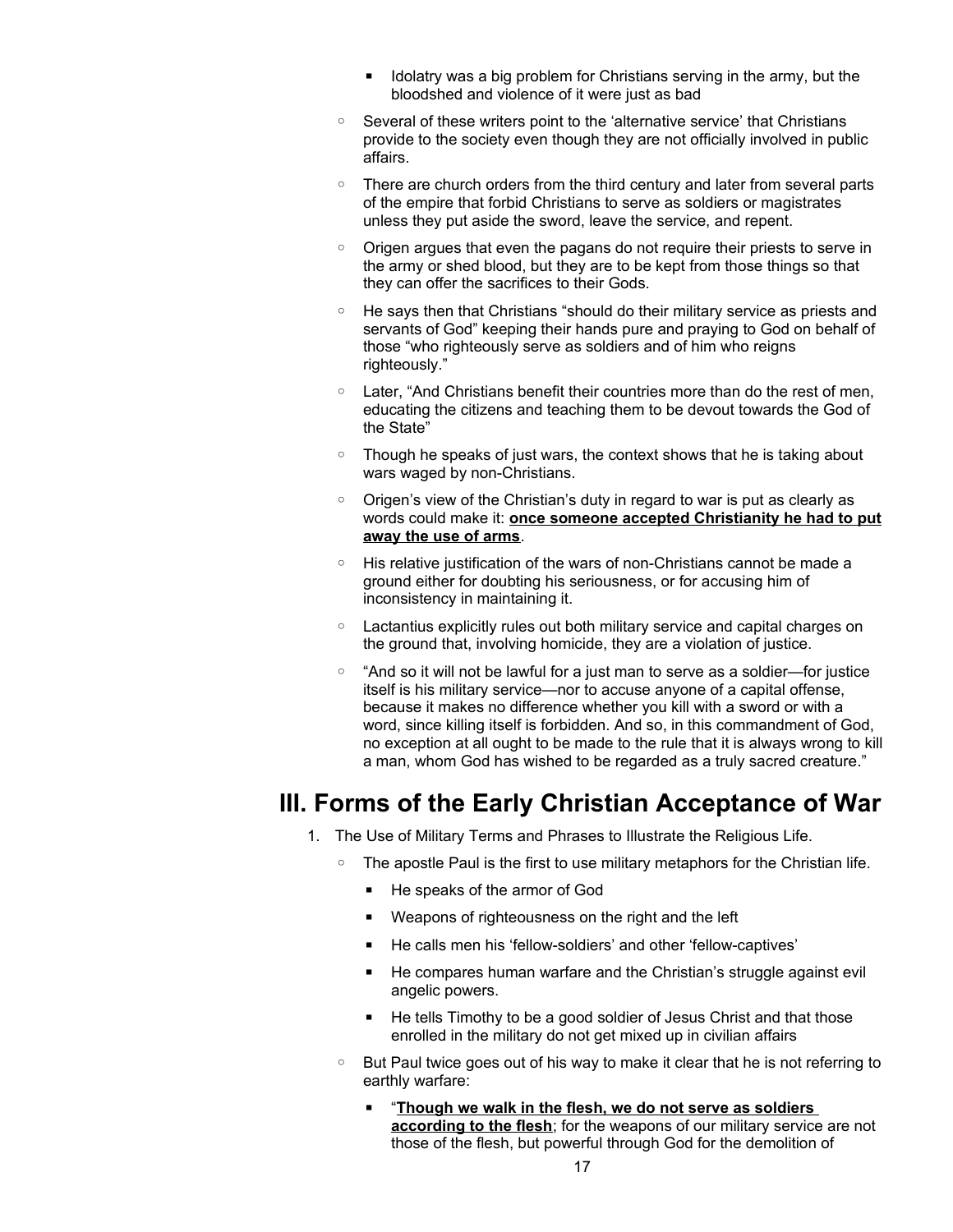strongholds, demolishing theories and every rampart thrown up against the knowledge of God"

- Again, "**our struggle is not against flesh and blood**, but against the rulers, against the authorities, against the world-potentates **of this darkness, against the spiritual forces** of wickedness in the heavenly places. Therefore take up the armor of God,"
- Military language like this is used by many writers, but starts to become more frequent in the middle of the third century, especially during times of persecution.
- Military metaphors were very common in the Latin writers, and the fact that 'paganus' which originally meant a civilian as opposed to a solider, came to be used to non-Christians.
- While some people did misunderstand these metaphors and began to apply them literally, they were only meant to express the reality of purely spiritual warfare and cannot lead us to believe that Christians were okay with the use of physical violence and arms.
- 2. The Wars of the Old Testament and of Hebrew History.
	- It is interesting to note how easily early Christians were able to keep their code of conduct separate from the one of the Old Testament in their minds and not see any contradiction between them
	- The Scriptures were divinely inspired
	- They recorded a history that had been divinely controlled
	- Whatever was told about and approved of by the authors of those Biblical books was sacred and not open to debate or criticism.
	- But yet no early Christian would assume that he could do whatever he read about in the Old Testament.
		- Concubinage and prostitution are two good examples.
		- Paul does not criticize Abraham, and
		- The writer of Hebrews praises the faith of Rahab
		- The wars of the Old Testament were treated in much the same way.
	- Early Christians did not see any conflict between the warlike habits of the 'great men of old' and their own peaceful principles
		- Mentioned as the heroes of faith in Hebrews 11 are "Gideon, Barak, Samson, Jephthah, David, Samuel, and the prophets, who by means of faith subdued kingdoms...escaped the edge of the sword, out of weakness were made strong, became mighty in war, routed armies of foreigners."
		- Many Christian writers saw these old wars and people as symbols and foreshadowing of Christ and the cross.
	- As people later started to question those simple beliefs, problems developed:
		- Markion, in the  $2<sup>nd</sup>$  century, developed the theory that the wars and judgments and penalties of the Old Testament came not from the Supreme Being (the good God and Father of Jesus), but rather a lower Diety, the "just God of the Jews"
		- Reacting to this idea the orthodox Church began looking for warlike characteristics in the God of the New Testament to show that there was still only one god. This put the central peacefulness of the Gospel in danger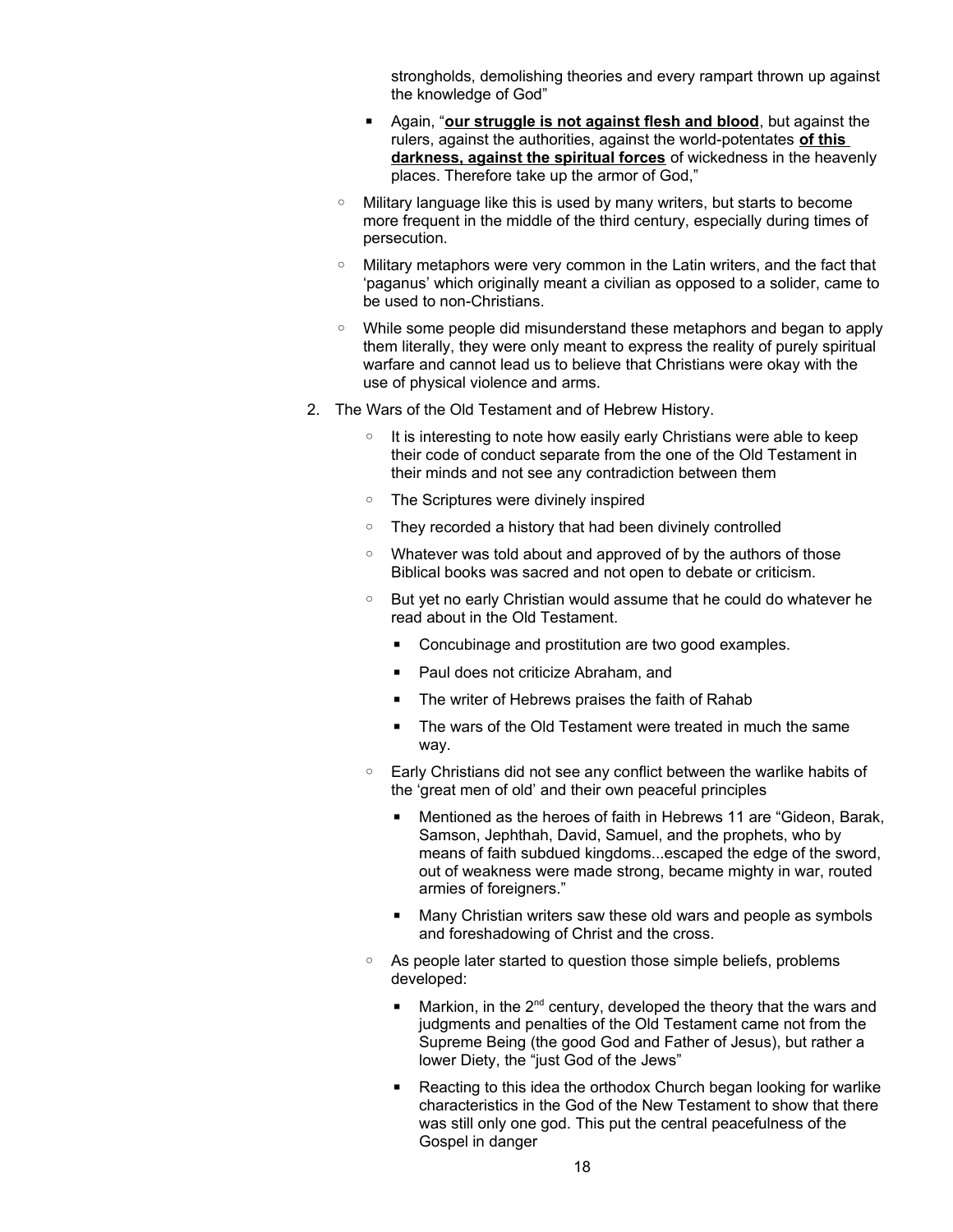- Harnack says, "It will however always remain a credit to the Marcionite Church, which long maintained itself, that it preferred to reject the Old Testament, than to tarnish the picture of the Father of Jesus Christ by mixing in traces of a warlike God."
- Tertullian and others shows that Christians were using the Old Testament to justify bearing arms.
	- The arguments were not always the most intelligent.
	- Besides the wars of Joshua and the Israelites, Christians appealed to the fact that Moses had a rod, Aaron wore a buckle, and John the Baptist wore a leather belt!
	- Other Christians justified going to the public shows because David danced before the ark and Elijah was the charioteer of Israel.
- ◦ **Once Christian participation in warfare became a problem, the fact that they believed the wars of the Old Testament to be justified prevented a unanimous decision against it.**
- Many, like Origen, considered the OT wars as parables and allegories describing spiritual life
- But on the whole, all orthodox Christians considered those old wars to be the will of God and that his will for the ancient Hebrews was different than his will for them. Thus they followed the teachings of Jesus.
- 3. Apocalyptic Wars.
	- In addition to wars in the past, Jews and Christians both looked forward to a time when God would come and punish the wicked and reward the righteous and the Messiah would set up a new divine kingdom.
	- Jesus spoke of wars that would come.
	- The Apocalypse is full of images of war.
		- The opening of the first, second, and fourth seals all bring on disastrous wars.
		- Christ is pictured as the conqueror with a sharp two-edged sword coming from his mouth.
		- A great conflict is mentioned where he will defeat the Beast and the kings of the earth in a terrific slaughter.
		- Later there is mention of wars against Gog and Magog and the destruction of all the enemies of God
	- One writer after another discusses these ideas and looks forward to the coming destruction of evil with the return of the Messiah
	- But the Christian did not see himself as an earthly warrior fighting for the Messiah's victory.
	- They believed those wars would be fought by angelic armies, or that it should all be understood spiritually and figuratively.
	- "It was not until the time of Constantine that the success of Christianity appeared to be bound up with a military victory." And it was only much later that a 'holy war' was finally proclaimed in the name of Christianity.
	- History shows that the idea of a warrior Jesus coming back to conquer his enemies never turned the Christians of the first three centuries into 'warlike revolutionaries.'
	- But again, the idea of that warrior-Christ was coming in the future played a part in preventing a 'unanimous and uncompromising rejection of warfare' as a part of Christian life.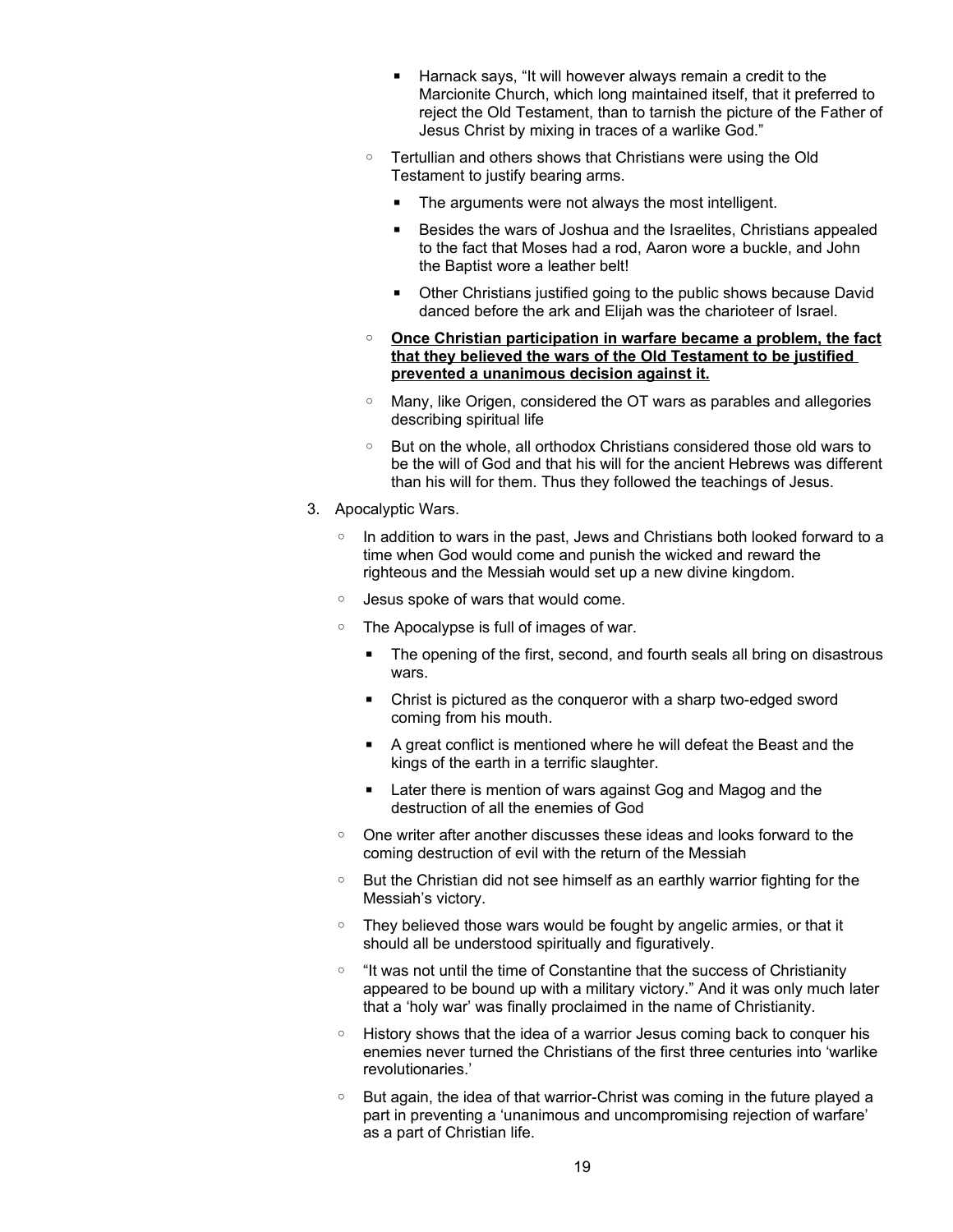- 4. The Jewish War of 67–71 A.D.
	- This war was a special case of the apocalyptic wars we just mentioned. Unlike the others which would presumably take place in the distant future at the end of the age, this war and the destruction of Jerusalem and the Temple were prophesied by Jesus as coming within a generation.
	- According to Eusebius, shortly before the siege of Jerusalem (70 A.D.) all of the Christians left Jerusalem because of a revelation that they received and crossed the Jordan settling in Pella of Peraea and took no part in the fighting
	- "The unanimous verdict of Christians who wrote after 70 A.D. was that (this war)...was a divinely ordained punishment inflicted on the Jewish nation for its sin in rejecting and crucifying Christ."
- 5. War as an Instrument of Divine Justice.
	- War was often seen by the early Christians as a punishment by God against sinful and unjust nations. The Jewish war just referred to is a good example.
	- Clement of Rome speaks of God and quotes the threat from Isaiah: "If you are unwilling and will not hear me, the sword will devour you."
	- Tertullian recounts how God often used the surrounding nations to punish Israel when they turned from his laws, especially to idolatry
	- Cyprian, in answer to the pagan complaint that the frequency of wars, famines, plagues, droughts, etc., was due to the Christians, urges that "those (calamities) happen, not because your gods are not worshiped by us, but because God is not worshiped by you."
	- The belief that God has used to war to punish his people and those who have been guilty of great sins does not mean that the believer ought to take part in that punishment himself.
	- If that were true, then the fact that God has used plagues and persecutions to punish his people would mean that Christians would be right to help spread a plague or persecute his fellow Christians.
	- That conclusion is obviously absurd which leads us to believe that the Christian idea of war being used by God to punish sin certainly does not mean that the Christian may take part in it with an easy conscience.
	- But the simple fact remains that God himself, in the Christian view, did bring about wars. Therefore the Christians cannot reject war 'in every sense and universally'.
- 6. The Functions of the State.
	- The Church as a whole adopted the view that the State was a useful and necessary institution, ordained by God for the security of life and property, the preservation of peace, and the prevention and punishment of the grosser forms of human sin.
	- Paul told the Romans: "there is no authority except from God, and those who exist are ordained by God...For rulers are not a terror to the good work, but to the evil. Do you desire to have no fear of the authority? Do that which is good, and you will have praise from the same, for he is a servant of God to you for good. But if you do that which is evil, be afraid, for he doesn't bear the sword in vain; for he is a servant of God, an avenger for wrath to him who does evil...For this reason you also pay taxes, for they are servants of God's service, attending continually on this very thing."
	- Peter says to submit to every human institution for the Lord's sake and to honor the Emperor.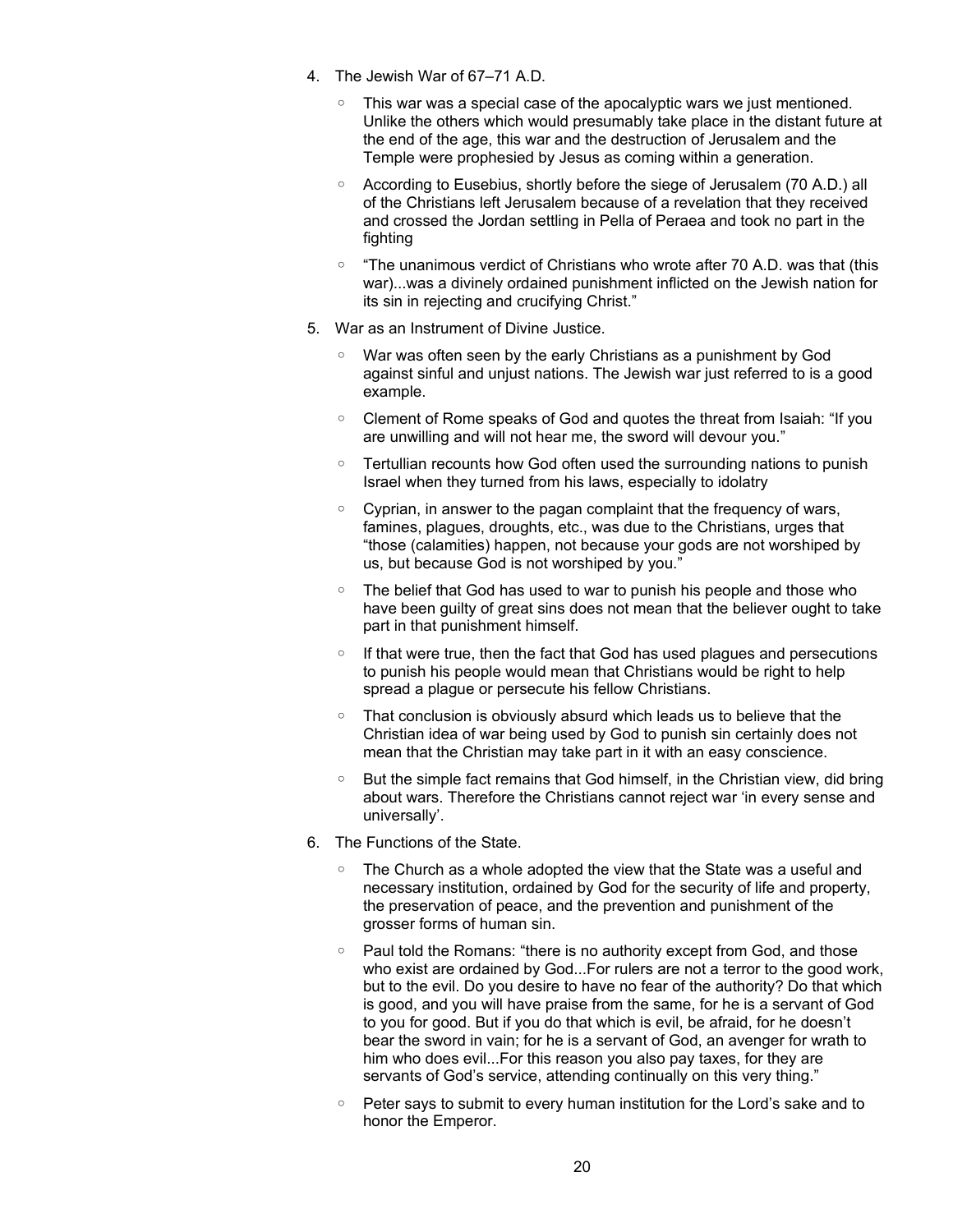- This idea of the civil government being instituted by God is brought out in most of the writers from our period: Clement of Rome, the Fourth Gospel, Polycarp, Athenagoras, the apocryphal Acts of John, Theophilos, the Acts of Apollonius, Eirenaios, Tertullian, Hippolutos, Minucius Felix, Origen, Dionusius of Alexandria, the Didaskalia, the Clementine Recognitions, Lactantius, and Eusebius.
- It is absent from Cyprian and Arnobius.
- This view frankly recognizes the rightfulness of judicial penalties, even the death penalty, as part of the government's God-given responsibility
- Eirenaios says that magistrates "wearing the laws as a garment of justice, will not be punished or questioned for what they do justly and lawfully."
- He says earthly rule was set up by God for the benefit of the gentiles, that men would not destroy themselves, but would establish laws to control wrongdoing.
- Tertullian tells the Romans to follow their own laws and only use torture until a confession is obtained, and that if wrongdoer is marked for a due punishment, it would not be lawful to fight for his acquittal or deny his crime.
- He even says about the gladiatorial fights, "It is a good thing when evildoers are punished. Who but an evil-doer will deny this?"
- Origen points out that persecution is a misuse of the power which God has given to the government for a good purpose, in this case to punish evil men and praise the good.
- He says that the Holy Spirit has given a place for human law in many things, and that "it appears that the earthly judge fulfills a very large part of the law of God."
- Christians often complained about the corruption in the system of justice and recognized the need and value of good administration.
- Cyprian complained that, not only are the innocent often condemned in the law-courts, but the guilty do not even perish with them.
- Lactantius tells Constantine that it is his task "to correct misdeeds" and to remove the evil men themselves from the State.
- Later he says, "Take away anger from a king, and not only will no one obey him, but he will even be cast down from his high rank."
- The the government was ordained by God and was right to issue judicial penalties, this implies in some sense the rightfulness of war.
- Eirenaios mentions 'the military arts' among human activities generally recognized as useful.
- Clement of Alexandria says that generalship, like legislation and the administration of justice, is one of the usual departments of the royal office
- Origen speaks of the Emperor's soldiers as "those who render military service righteously."
- Lactantius criticizes Maximinus Daza as ignorant of military affairs.
- He describes with satisfaction and gratitude to God the victories of Constantine and Licinius over Maxentius and Daza respectively
- The closing chapters of his Church History and the whole of his later Life of Constantine are full of grateful and even flattering eulogies of the ruler who had overthrown the persecutors by force of arms and thereby secured peace for the Church.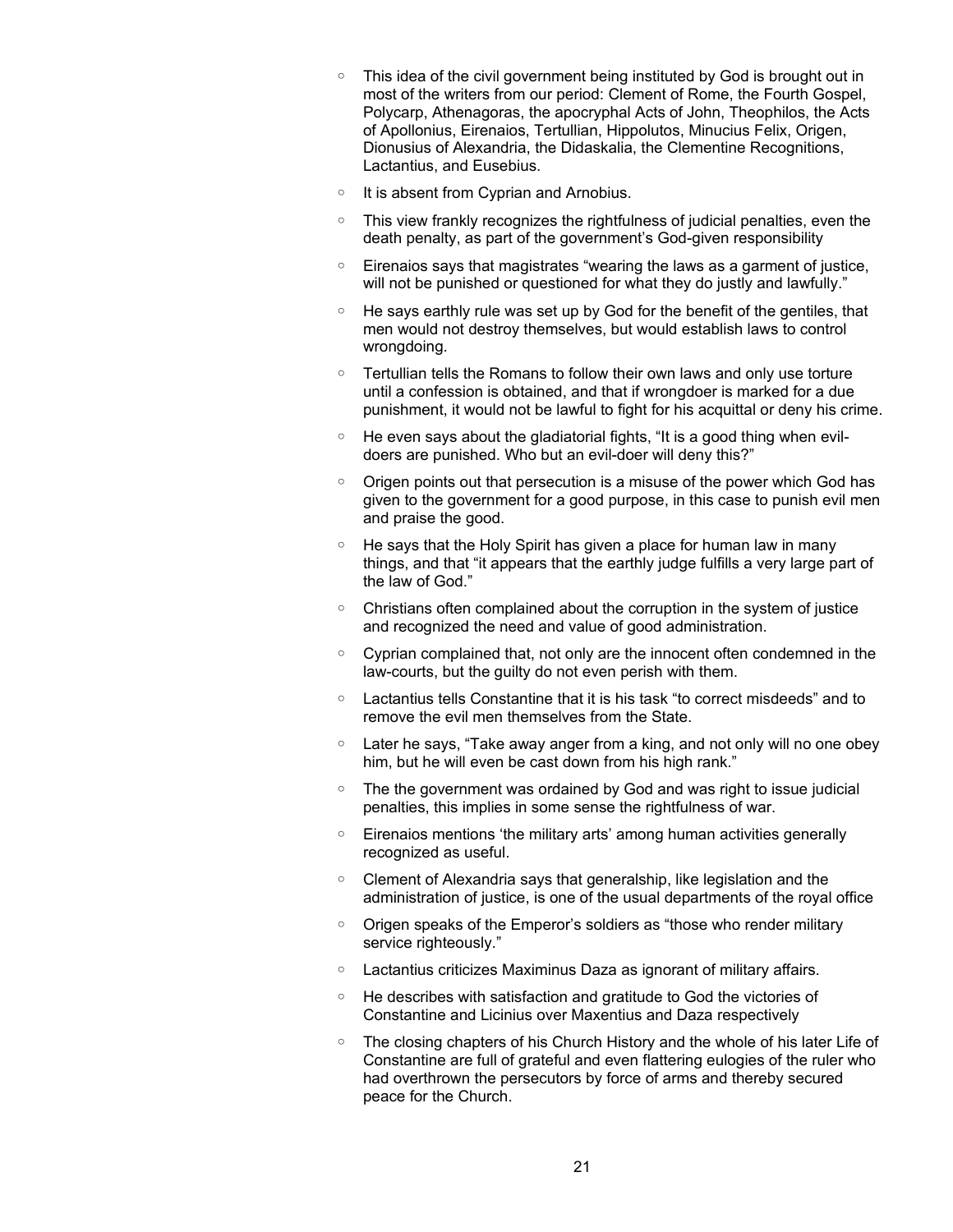|                                                                                                                                                                                                                                                                                                                                                                                                         | $\circ$ | It made sense then that those Christians who regularly prayed for the<br>Emperor as a guardian of law and order should also pray for the success of<br>his soldiers who kept back the barbarians and administered justice.                                             |
|---------------------------------------------------------------------------------------------------------------------------------------------------------------------------------------------------------------------------------------------------------------------------------------------------------------------------------------------------------------------------------------------------------|---------|------------------------------------------------------------------------------------------------------------------------------------------------------------------------------------------------------------------------------------------------------------------------|
|                                                                                                                                                                                                                                                                                                                                                                                                         | $\circ$ | While prayer for the rulers begins very early in Christian literature, prayers<br>specifically for the armies are not mentioned until the time of Tertullian,<br>though he refers to them as the standard practice.                                                    |
|                                                                                                                                                                                                                                                                                                                                                                                                         | $\circ$ | Evidence clearly shows that Christians believed that God ordains civil<br>governments for the purpose of restraining sin through force and penalty                                                                                                                     |
|                                                                                                                                                                                                                                                                                                                                                                                                         | $\circ$ | But they also believed that a Christian must never inflict an injury on his<br>neighbor no matter how wicked he may be                                                                                                                                                 |
|                                                                                                                                                                                                                                                                                                                                                                                                         | $\circ$ | How can we reconcile these two facts?                                                                                                                                                                                                                                  |
|                                                                                                                                                                                                                                                                                                                                                                                                         |         | Being appointed by God to do something does not guarantee the<br>٠<br>righteousness or innocence of the one doing it                                                                                                                                                   |
|                                                                                                                                                                                                                                                                                                                                                                                                         |         | The Beast in revelation was given authority over the people and saints,<br>п<br>but he was not righteous                                                                                                                                                               |
|                                                                                                                                                                                                                                                                                                                                                                                                         |         | God uses the wickedness of some to punish or correct others<br>٠                                                                                                                                                                                                       |
|                                                                                                                                                                                                                                                                                                                                                                                                         |         | In the thoughts of Paul and the early Fathers the "just ruler who as the<br>servant of God enforces the laws, punishes wrongdoers, and wages<br>war against the unrighteous" is always a pagan ruler and so not<br>expected to obey all the Christian laws of conduct. |
|                                                                                                                                                                                                                                                                                                                                                                                                         |         | Not all the servants of God are necessarily Christians.<br>п                                                                                                                                                                                                           |
|                                                                                                                                                                                                                                                                                                                                                                                                         |         | This relative justification of coercive government and war is not a model<br>п<br>for Christian conduct and does not justify a Christian leaving behind the<br>teachings of Christ.                                                                                    |
|                                                                                                                                                                                                                                                                                                                                                                                                         | $\circ$ | If someone objects to this justification on the grounds that it leave all the<br>dirty work of society to non-Christians, it is right to remind him that:                                                                                                              |
|                                                                                                                                                                                                                                                                                                                                                                                                         |         | First, early Christians endured much more hardship and danger than<br>п<br>any magistrate, executioner, or soldier.                                                                                                                                                    |
|                                                                                                                                                                                                                                                                                                                                                                                                         |         | Second, they had their own method of repressing crime, more thorough<br>٠<br>and effective than the method of the State.                                                                                                                                               |
|                                                                                                                                                                                                                                                                                                                                                                                                         |         | Their power to reduce the need for the use of the sword increased<br>directly in proportion to their numbers and their zeal.                                                                                                                                           |
| All of these ways in which Christians 'accepted' war did not require their participation in<br>it. But this fact was not always obvious to them and their words and conduct were not<br>always consistent with the sworn principles of their faith. This led some of them to serve<br>in the army, but aside from that there are a few real cases of 'apparent compromise'<br>that should be discussed. |         |                                                                                                                                                                                                                                                                        |
|                                                                                                                                                                                                                                                                                                                                                                                                         | $\circ$ | Paul's demand for his legal rights and his appeal to Caesar concerned only his<br>personal immunity from injustice and did not involve punishment of his accusers<br>or enemies                                                                                        |
|                                                                                                                                                                                                                                                                                                                                                                                                         | $\circ$ | There are some other cases in his life that we might question his principles, but<br>it would be very hard to measure his actual inconsistency, if any.                                                                                                                |
|                                                                                                                                                                                                                                                                                                                                                                                                         | $\circ$ | Many Christians pleaded, protested, and appealed to pagan magistrates, but in<br>all the early cases, the Christians were always the defendants and did not ask<br>for the punishment of their enemies.                                                                |
|                                                                                                                                                                                                                                                                                                                                                                                                         | $\circ$ | Origen prayed for the Emperors victory though he would not fight alongside<br>them. But if someone recognizes that one warring party is better than the other,<br>they might wish for it to prevail even though neither is acting in a Christian way.                  |
|                                                                                                                                                                                                                                                                                                                                                                                                         |         | 22                                                                                                                                                                                                                                                                     |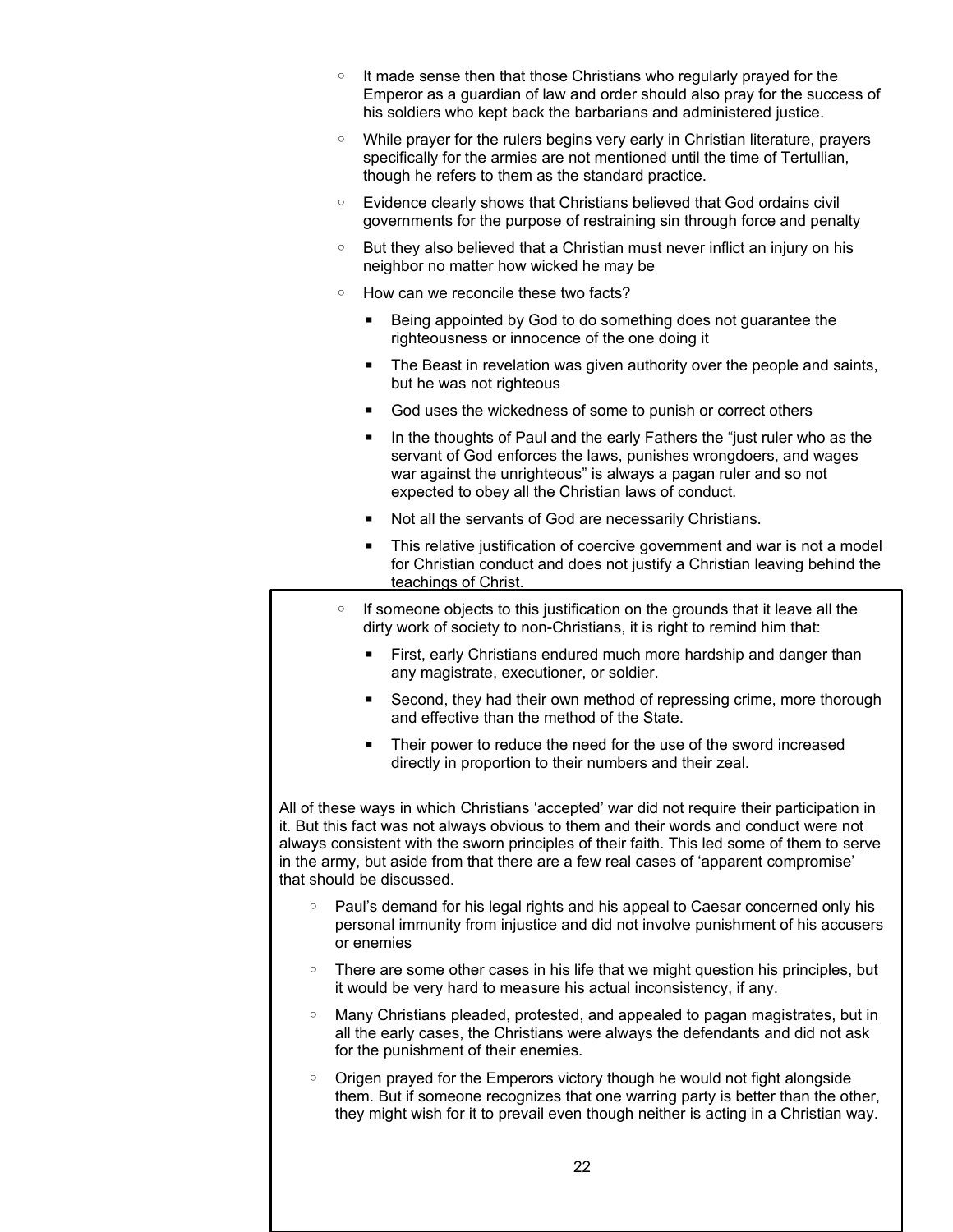- We don't know how many Christians served in political life, held office as magistrates, or brought suits to the pagan courts, but it is clear that this was very rare before the middle of the third century.
- In 272 A.D. A synod of Christian bishops appealed to the Emperor Aurelianus to eject the bishop, Paulus of Samosata, from the church of Antioch. He had been condemned as a heretic years earlier, but kept his place under the protection of Zenobia, Queen of Palmyra.
- Around 280 A.D. Christians were appointed as governors over some provinces.
- After the triumph of Constantine most of the barriers were taken away. The clergy were not to shed blood or administer justice outside the church and a few like mind Christians joined also held back.
- But it soon was taken for granted that the average Christian was free to serve in the civil government as much as the average pagan had before.
- 7. The Christians' Experience of Good in the Character of Soldiers.
	- The many accounts of soldiers who treated the Christians with kindness or who acted with faith and respect show the good impression that they made on the minds of Christians in their day.
		- Soldiers who came to John the Baptist
		- The Centurion in Capernaum, the one at the cross of Jesus, and Cornelius in Caesarea
		- Segius Paulus, proconsul of Cyprus
		- The man who lead James to the judgment-seat, confessed himself a Christian and was beheaded with him
		- The jailor at Philippi
		- Those soldiers who cared for Paul, particularly the centurion Julius
	- There are accounts of soldiers treating imprisoned apostles with kindness
	- And others who while leading them to death, defended Christian maidens from insult by the crowds
	- Some allowed friends to visit the prisoners or gave them special privileges.
	- Many soldiers became Christians because after seeing the gentle and loving nature of the people they were persecuting. Many of them were promptly martyred.
- 8. The Participation of Christians in Military Service.
	- From the New Testament:
		- The converts of John the Baptist, the centurion of Capernaum, and the centurion at the cross were not disciples of Jesus at all.
		- Sergius Paulus does not seem to be a full convert to Christianity in the regular sense.
		- The man who lead James to his execution was promptly martyred and so did not have to make a choice whether to continue in the army or not
		- Cornelius, the one or two soldiers with him, and the jailor in Philippi are the only real cases of Christian soldiers in New Testament times.
		- The New Testament and earliest Christian writings do not express disapproval of these men continuing in their service—assuming that they did continue—or of the military calling in general.
		- These few cases make it possible that there may have been soldierconverts in the Church from the earliest times.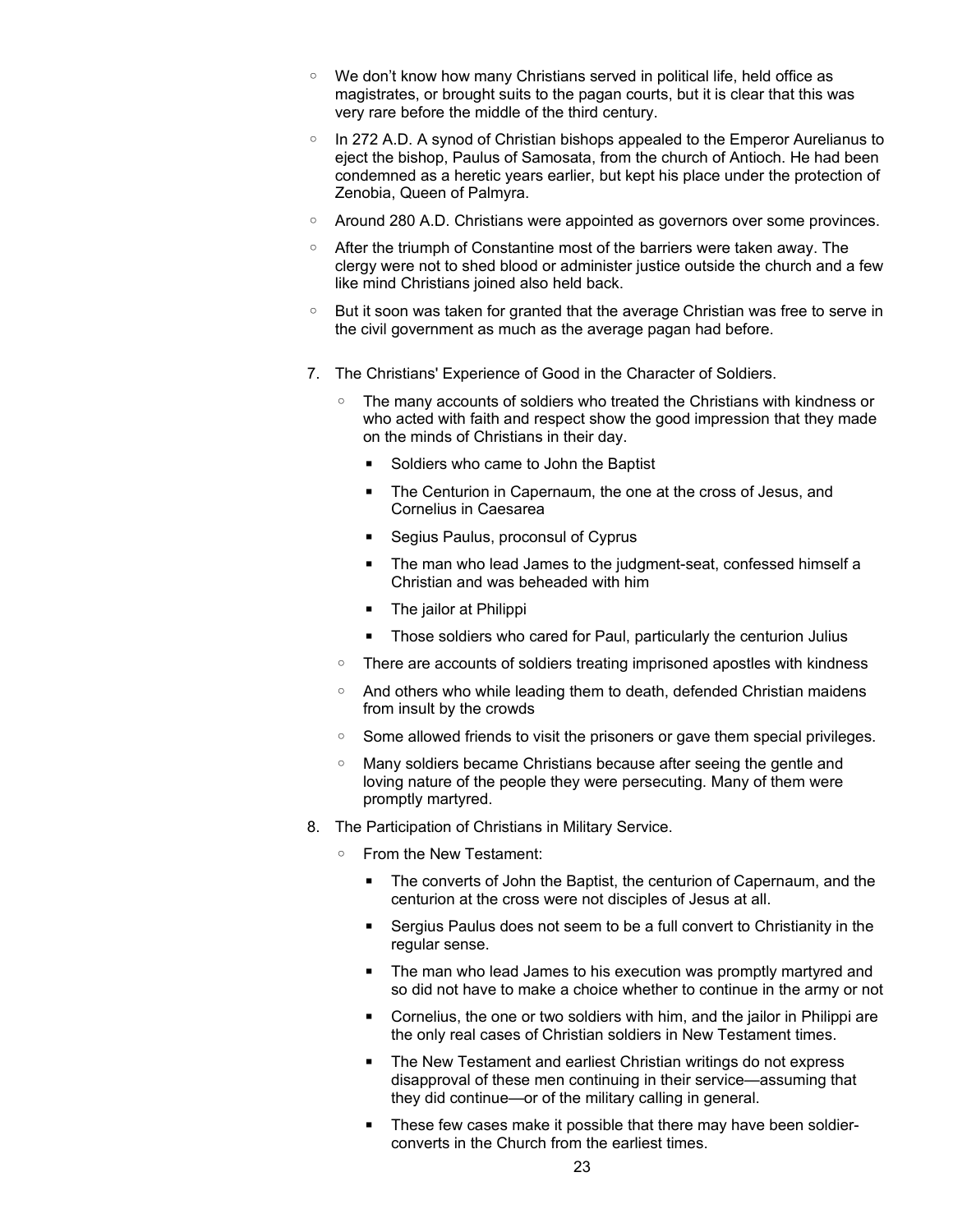- But as a matter of fact there is no trace of the existence of any Christian soldiers between these cases mentioned in Acts and, say, 170 A.D.
- About 174 A.D. the Legio Fulminata contained a considerable number of Christian soldiers.
	- This means that the conversion of soldiers of Christianity must have been going on for some time, but we don't know how long.
	- It is often said that these men were not criticized for their position by their fellow-Christians. But,
		- Celsus's disapproval of Christians in general objecting to military service came only a few years after this
		- And considering that the Church's later position would tend to destroy records of earlier strictness, it would not be safe to make that conclusion from silence.
- Julius Africanus appears to have served as a soldier for the Emperor Severus in 195 A.D., but the fact that he wrote an encyclopedia which included not only instructions for poisoning food, wine, wells, and air but a section on aphrodisiac secrets, which was full of obscenities, show how little Christian morals had touched him.
- Clement of Alexandria tells those who came to the faith while they were soldiers to "Listen to the (heavenly) General who orders what is righteous," but never expressly forbids Christians from serving.
- There are several stories of soldiers converting to Christianity after while doing the horrible work of persecution. Though many of them were soon martyred, we don't know how many would have or did continue in the army.
- It is important to notice that the writings of Tertullian (198-211 A.D.) are **the oldest pieces of evidence for the existence of Christian soldiers who joined the army after conversion.**
- All of the Christian soldiers mentioned before this period may well have been converted when already in the army. This at least would have been the more normal case.
- Soldiers were very often persecuted and martyred in the in the middle of the third century.
- Harnack: "The number of Christian officers and soldiers gradually increased (after the Edict of Toleration around 260 A.D.) so much so that the military authorities...made allowance for (Christianity), and looked on quietly while Christian officers made the sign of the cross at the sacrifices. Moreover they also dispensed silently with their attendance at these sacrifices."
- In 295 A.D. a Christian soldier on trial is asked why he will not serve, the proconsul said to him: "In the sacred retinue of our lords Diocletianus and Maximianus, Constantius and Maximus, there are Christian soldiers, and they serve (as such)."
- In 303 A.D. the Emperor Galerius began to use abuse and threats to get Christians in the army to desert their faith.
- In 299 A.D. the general Veturius attempted to purge his troops of Christian soldiers, most of them retired from service, but some were put to death.
- Christian soldiers were some of the first victims in the persecution of 302 A.D. One of them, Julius, asked the judge why he was on trial claiming that in his 27 years of service he had never come before the judge, he had gone out on seven campaigns, never stood behind anyone, and fought as well as any.
- The Christians of Armenia took up arms and defeated the Emperor Maximinus Daza when he tried to force them to abandon their faith.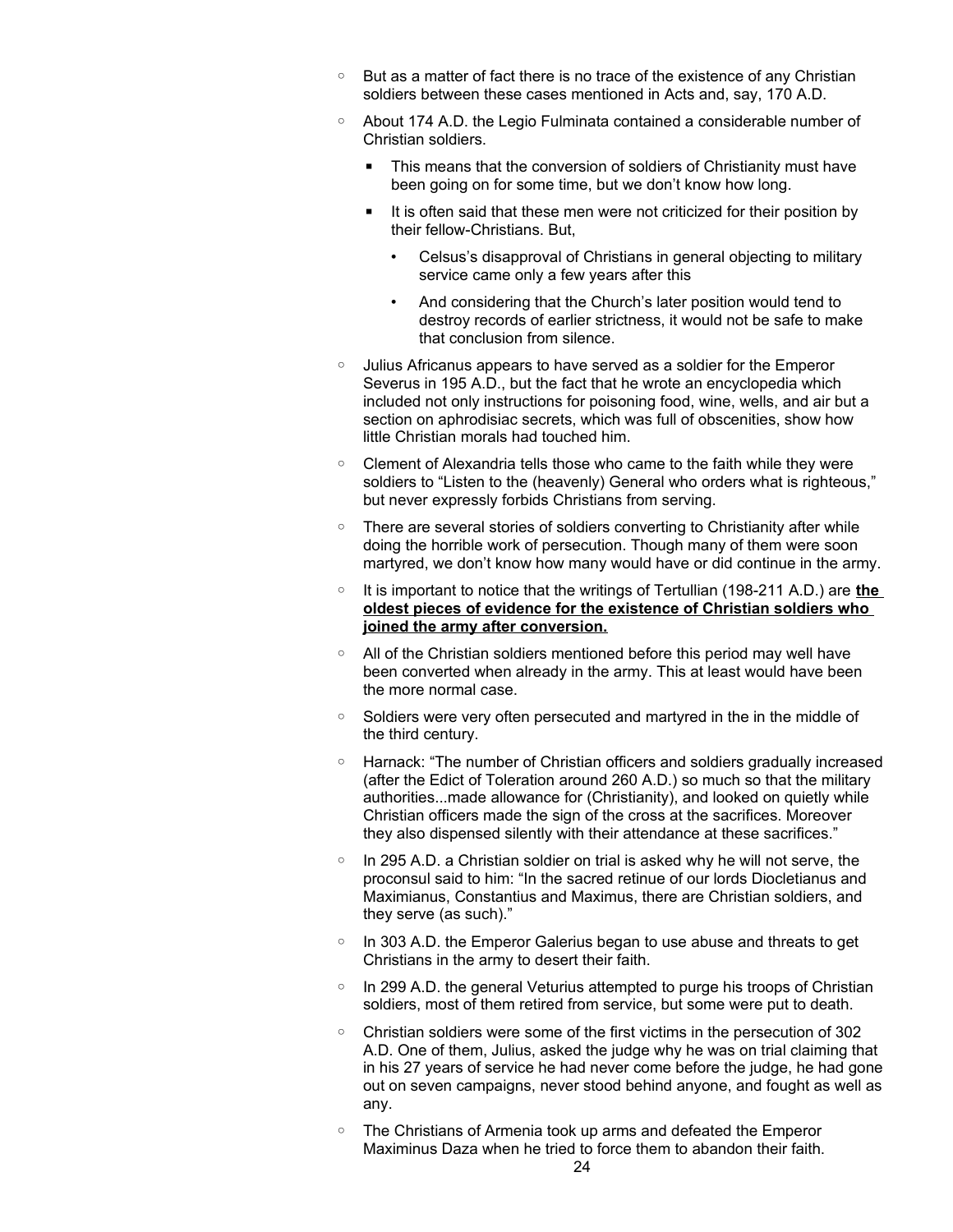- At the battle of the Milvian Bridge, Constantinian troops "actually bore in that battle the sign of the cross upon their shields and in their standards: they took part in the bloodshed of the battle, and doubtless joined in their leader's confident boast that he had conquered by virtue of that same sign."
- This and later battles were seen as struggles between Christianity and Paganism
- How many Christian soldiers were there?
	- There were clearly more soldiers in the armies at the end of the third century than in the middle.
	- That the Emperors tried to purge the Christians from their ranks around 300 A.D. tells us that the percentage of Christians could not be high.
	- No ruler would readily deprive himself of a tenth, or even a **twentieth part, of his military power.**
	- Even at this point, Christian opinion was far from unanimous on the issue of Christian military service.

### **IV. Summary and Conclusion**

Now comes the time to put all of our evidence together and make some conclusions.

- 1. From the very beginning, Jesus lived and taught to his disciples principles of conduct that ruled out all use of violence and injury against others.
- 2. This clearly implies that a Christian should not participate in war.
- 3. His principles were meant only for the small but growing group of his followers and not for the 'whole of unredeemed humanity.'
- 4. His teachings of 'non-resistance' have a positive counterpart in the power of love to overcome sin and do not make those who follow them helpless or useless in the struggle against sin, but actually more effective.
- 5. We saw that the various attempts to get around these principles all rest on various false assumptions.
- 6. The early Christians took Jesus at his word, and understood his frequent instructions on gentleness and non-resistance in their literal sense.
- 7. They closely identified their religion with peace.
- 8. They strongly condemned war for the bloodshed it involved.
- 9. They believed that Christianity fulfilled the Old Testament prophecy which foretold the transformation of the weapons of war into the implements of agriculture
- 10. They declared that it was their policy to return good for evil and to conquer evil with good.
- 11. With one or two possible exceptions no soldier joined the Church and remained a soldier until the time of Marcus Aurelius (161–180 A.D.). Even then, refusal to serve was known to to be the normal policy of the Christians—as the reproaches of Celsus (177–180 A.D.) testify.
- 12. In the time of Tertullian (say 200–210 A.D.), many soldiers had left the army on their conversion; and his writings are the earliest record we possess of any Christians joining the army when already converted.
- 13. While a general distrust of ambition and a horror of contamination by idolatry entered largely into the Christian aversion to military service,
- 14. The sense of the utter contradiction between the work of imprisoning, torturing, wounding, and killing, on the one hand, and the Master's teaching on the other, created an equally fatal and conclusive objection.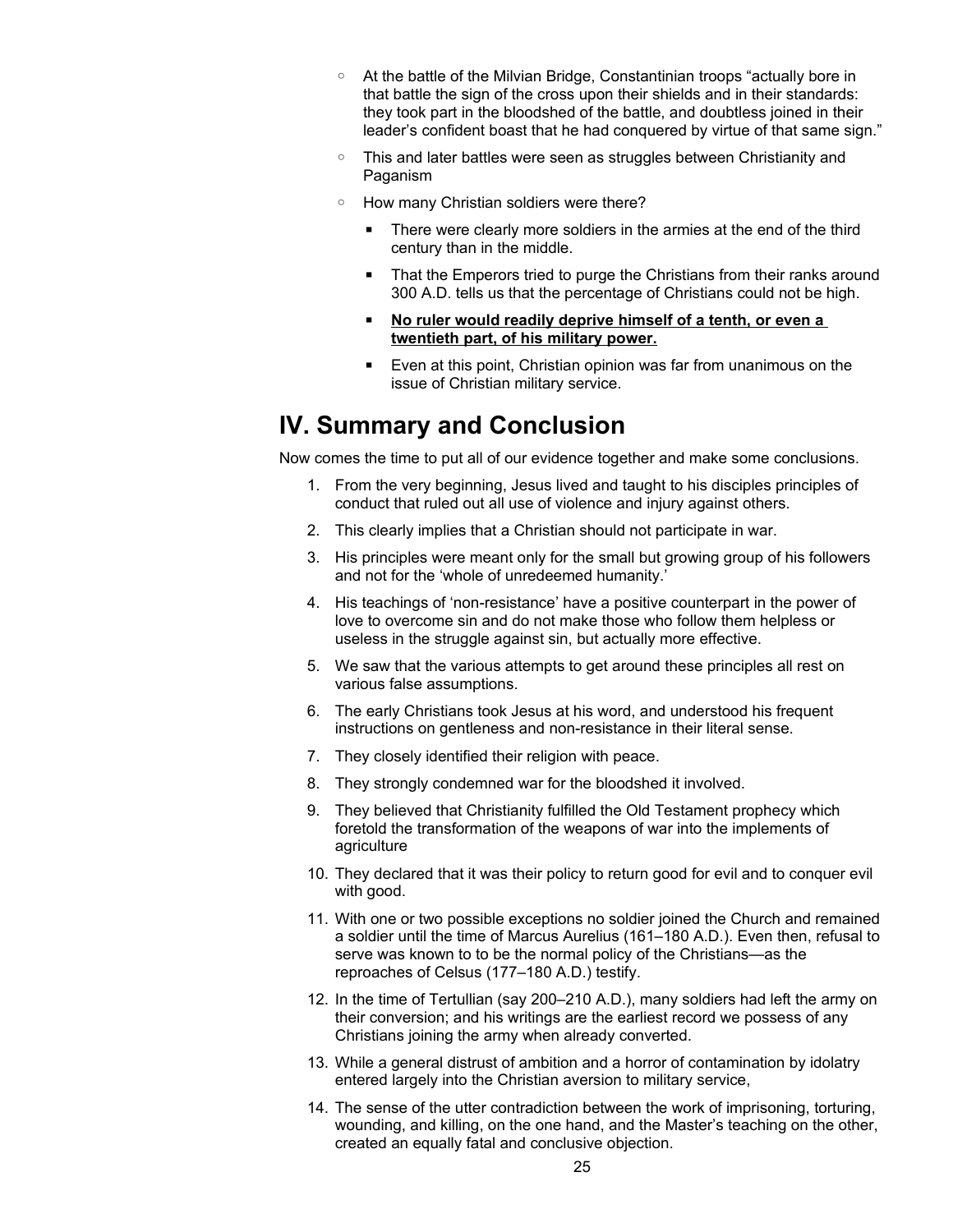- 15. The Church-Order framed probably early in the third century and widely circulated in the East required magistrates and soldiers to abandon their calling before baptism, and excommunicated the Christian who insisted on joining the army.
- 16. Origen, who did not believe Christian duty was limited by some approaching apocalypse, took it for granted that Christians generally refused to serve in the army, and that they did so, not in fear of idolatrous contamination, which does not seem to have been a difficulty when he wrote (248 A.D.), but because of bloodshed; and he defended them for doing so in a series of acute arguments that have never since been answered.
- 17. No Church writer before Athanasius (350 A.D.) ventured to say that it was not only permissible, but praiseworthy, to kill enemies in war, without the qualification—expressed or implied—that he was speaking of pagans only.
- 18. The conditions of the early Christians kept them from the need to apply these ideas for a long time. Jews and slaves did not serve in the army and the Emperor had all the volunteers he needed.
- 19. Because there had been no definite ruling, and there was no real opportunity to apply one for a long time, other factors began to affect Christian thought on the matter.
- 20. It was not like adultery, which was condemned even by pagans. Or like idolatry because it did not concern members of society in general.
- 21. Military service was bound up with the police system that maintained law and order.
- 22. Christians were fond of speaking of the Christian life itself as a warfare and of themselves as soldiers of Christ.
- 23. Scripture taught them to think with reverence and esteem of the warriors of old as men acting with the approval and under the guidance of God.
- 24. Many of them looked forward to a great military triumph of Christ over his enemies at the end of the age.
- 25. In the meantime, they could think of war as a means of divine chastisement.
- 26. They regarded the great victories of the Romans over the Jews in 67–71 A.D. as a divine punishment of the Jews for their treatment of Christ.
- 27. They were taught to think of the Emperor as appointed by God for the purpose of checking sin and maintaining order—tasks which they knew he could not fulfill without using soldiers.
- 28. While none of these things are inconsistent with a Christian prohibition against using arms, they create complications that prevent a unanimous declaration against war.
- 29. This meant that at any time after the start of Christianity, the existence of Christian soldiers was at least a possibility.
- 30. Many members of the Christian Church were of a very simple, unintellectual, and unreflective type of mind and sometimes came to illogical conclusions.
- 31. At the same time, the church was slowly growing less strict in her moral purity and becoming more and more like the world around them.
- 32. The Apostolic counsel: "Let everyone remain in the calling wherein he was called" might easily be used by a soldier especially considering that withdrawing from the army because of a change in religion had its own dangers.
- 33. Soldiers who were used to their grim duties and had always considered it to be honorable might easily overlook the facts about their position.